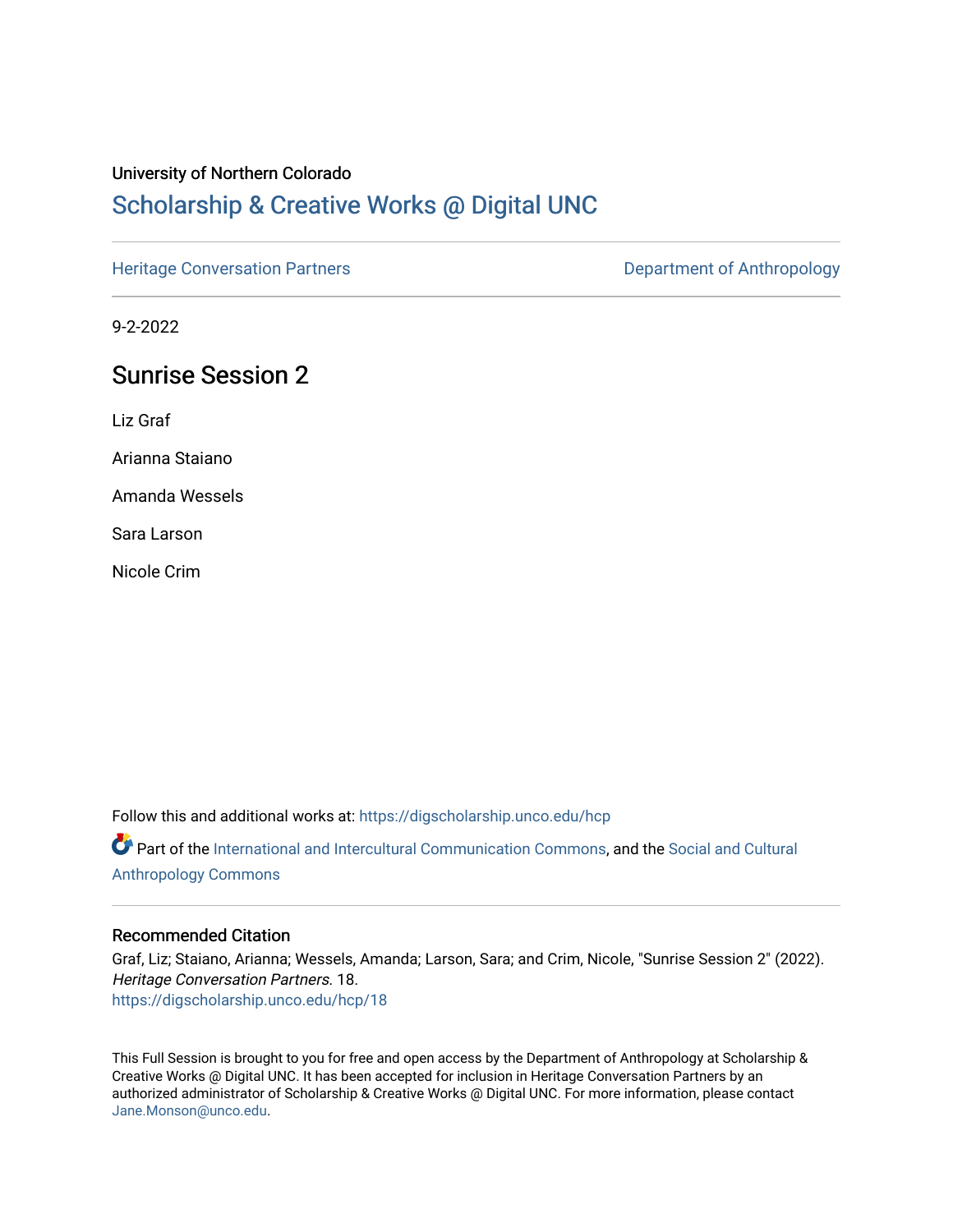#### **ZOOM RECORDING LINK:**

Start Time: Feb 9, 2022 05:59 PM

Meeting Recording:

[https://unco.zoom.us/rec/share/SzselTe162FCxZlGH3IjXDSBPD\\_DGmg1y8GtYqu5TiHxKqnrg](https://unco.zoom.us/rec/share/SzselTe162FCxZlGH3IjXDSBPD_DGmg1y8GtYqu5TiHxKqnrgMrgIuFXlxv0wQZn.JEHYWQ5BfCOmLK3p) [MrgIuFXlxv0wQZn.JEHYWQ5BfCOmLK3p](https://unco.zoom.us/rec/share/SzselTe162FCxZlGH3IjXDSBPD_DGmg1y8GtYqu5TiHxKqnrgMrgIuFXlxv0wQZn.JEHYWQ5BfCOmLK3p)

| <b>Present:</b><br>Sara Larson  | Liz Graf, Arianna Staiano, Nicole Crim, Amanda Wessels, |
|---------------------------------|---------------------------------------------------------|
| <b>Medium:</b>                  | Zoom-Online Conversation                                |
| Date of Interview:              | 2/9/2022                                                |
| Language(s):                    | English                                                 |
| <b>Transcribed:</b>             | Auto-Transcribed by Zoom                                |
| <b>Edited and Formatted by:</b> | <b>Madison Smoker</b>                                   |

**Brief Description of Contents:** Anthropology Students enrolled in ANT 300 at the University of Northern Colorado discuss cultural holidays, cuisine, dress, and customs that are associated with their unique backgrounds. Participants shared their favorite holidays and the foods that they traditionally eat during these holidays as well as memories associated with them as well. Holidays discussed include Birthdays, Halloween, Christmas, Thanksgiving, Veterans Day, as well as funerals. Questions were provided by Dr. Michael Kimball.

#### **Reference Key:**

 $LG = Liz$  Graf AS = Arianna Staiano  $AW = A$ manda Wessels NC = Nicole Crim SL= Sara Larson

### **RECORDING TRANSCRIPTION**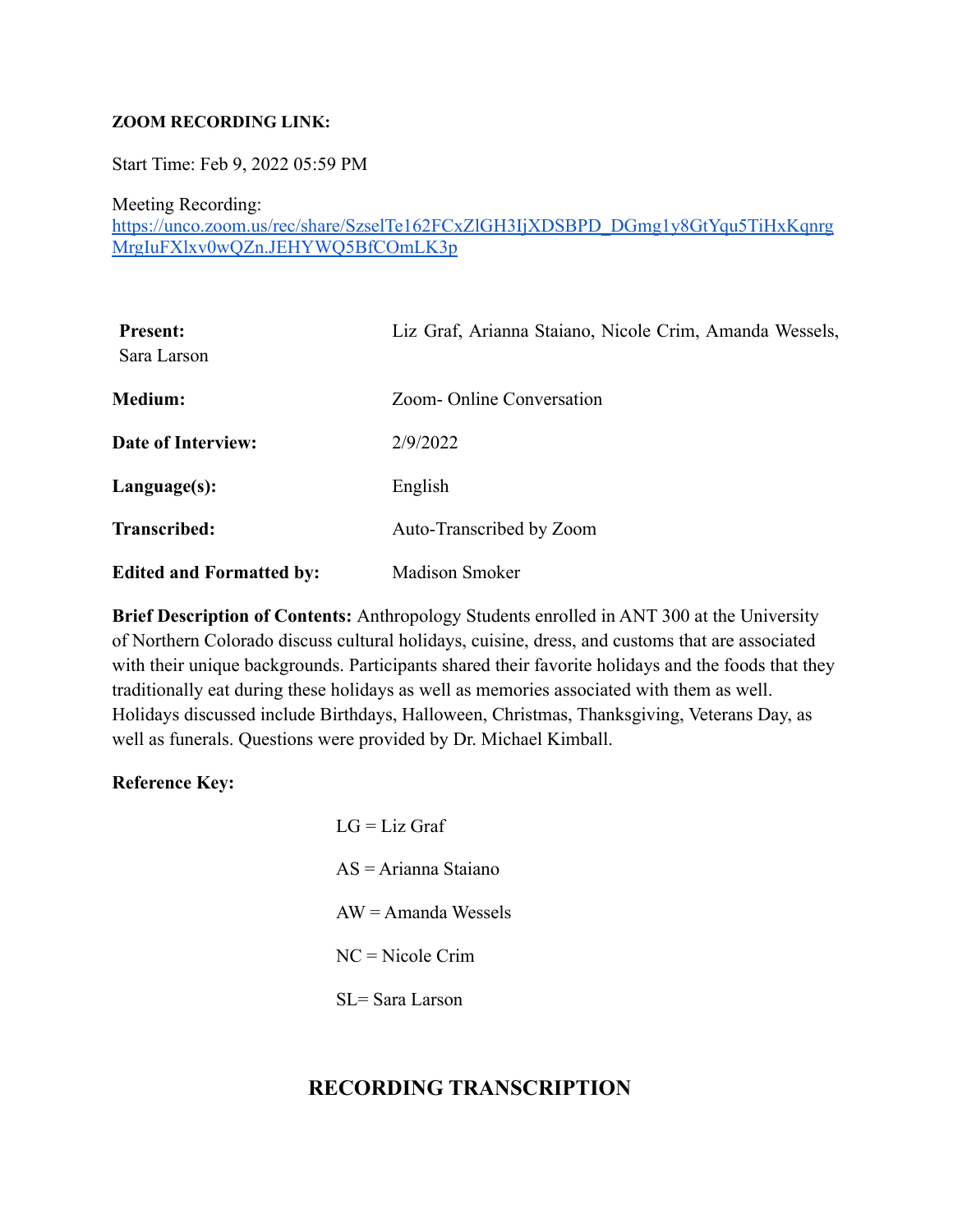## **[00:01]**

LG: awesome... So today we're talking about holidays and celebrations, so it says: "for this week find out about what the important celebrations are in each participant's home countries. know a celebration could include birthdays, weddings or coming of age ceremonies." Should I share the slides like I did last time? Or do we want to try to have a conversation more so, and see what comes up?

NC: just kind of go off of the slides, but not exactly... wherever the wind takes us from there.

AW: [talking over each other] Oh sorry.

NC: Go ahead

AW: last time we kind of just - I think this week will be more of a discussion than last week, but maybe if we all answered one question, all of us, and then the next question all of us, and maybe try to have a discussion based off of that, instead of just one person answering all of the questions and then the next person.

NC: yeah, I like that format suggestion.

LG: So, can everybody see the screen?- [Confirmation] okay, I will go first. [reading off the slide] "What holiday or celebration in your country of origin is your favorite?" Oh, I don't know... I like my birthday, mostly because it's the start of Halloween, and so I think of my birthday. It's the first day of October, so I think of it as the start of spooky season. I kick it off and so obviously it's my favorite month. Halloween is my favorite holiday so, then maybe I should say that Halloween is my favorite holiday. My birthday starts it off.

NC: the whole month is just celebration.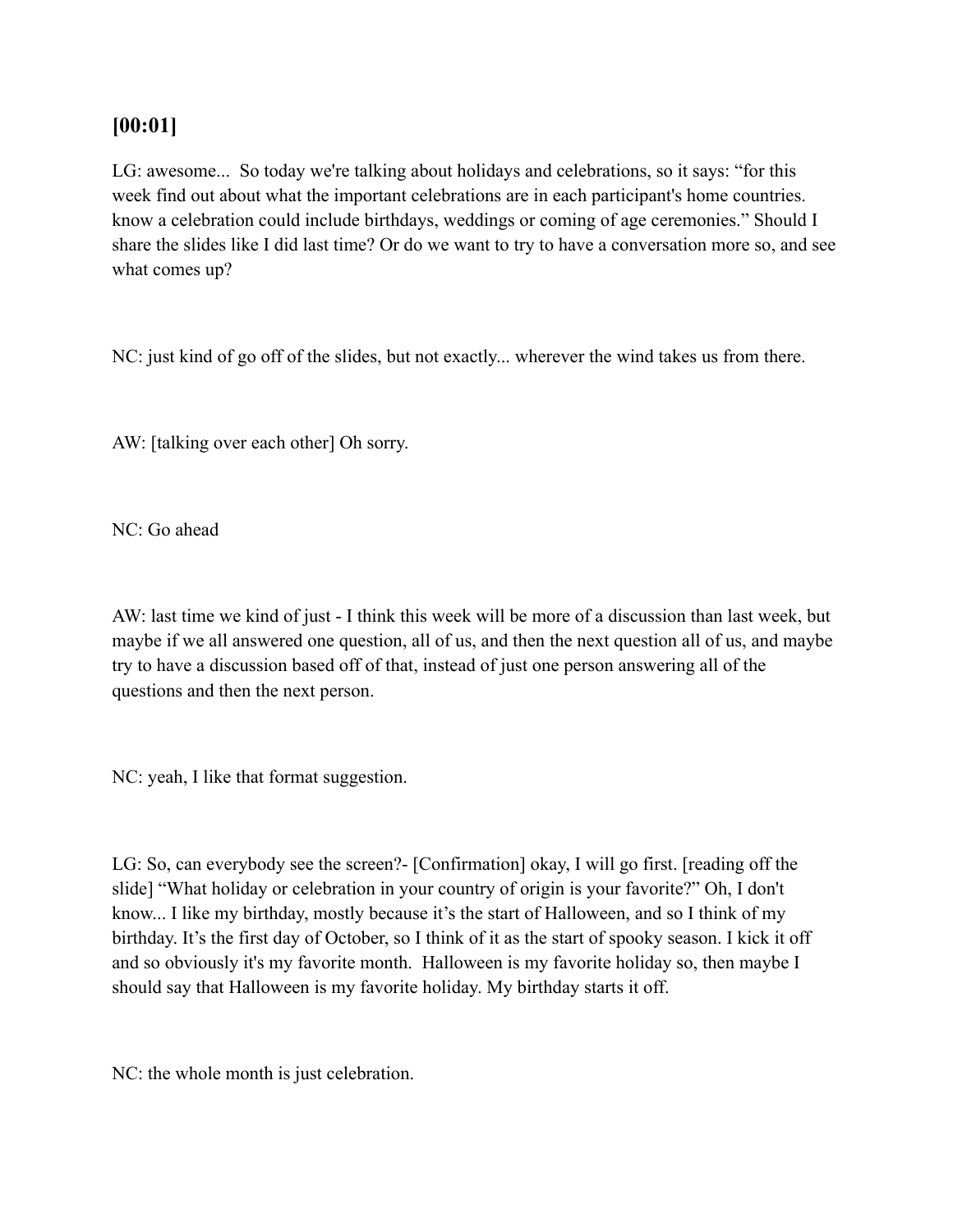LG: yeah.

AW: I think my favorite holiday- [cut off by another speaker]

NC: Sorry, I think, I was talking, what did you say it was?

AW: I said thanksgiving.

NC: I love it for the food I don't like it, you know.

AW: yeah cause-

NC: it's got a little bit of a dark history.

AW: I feel like why I like it goes in with the second question, but it is because black Friday is right after it and my family is big on Black Friday, so we have Thanksgiving and eat pie and food and whatever and then we sit down and break out all the catalogs and stuff and I have a really big family so for Christmas we draw each other's names so one person has another person. And so we do that, and then we figure out what everybody wants we sit down with all of the ads and plan out our Black Friday, so I just think it's fun doing that and then combined with black Friday.

NC: And it's awesome your family sits down and plans it all out. That's awesome, I'm all about a good sale.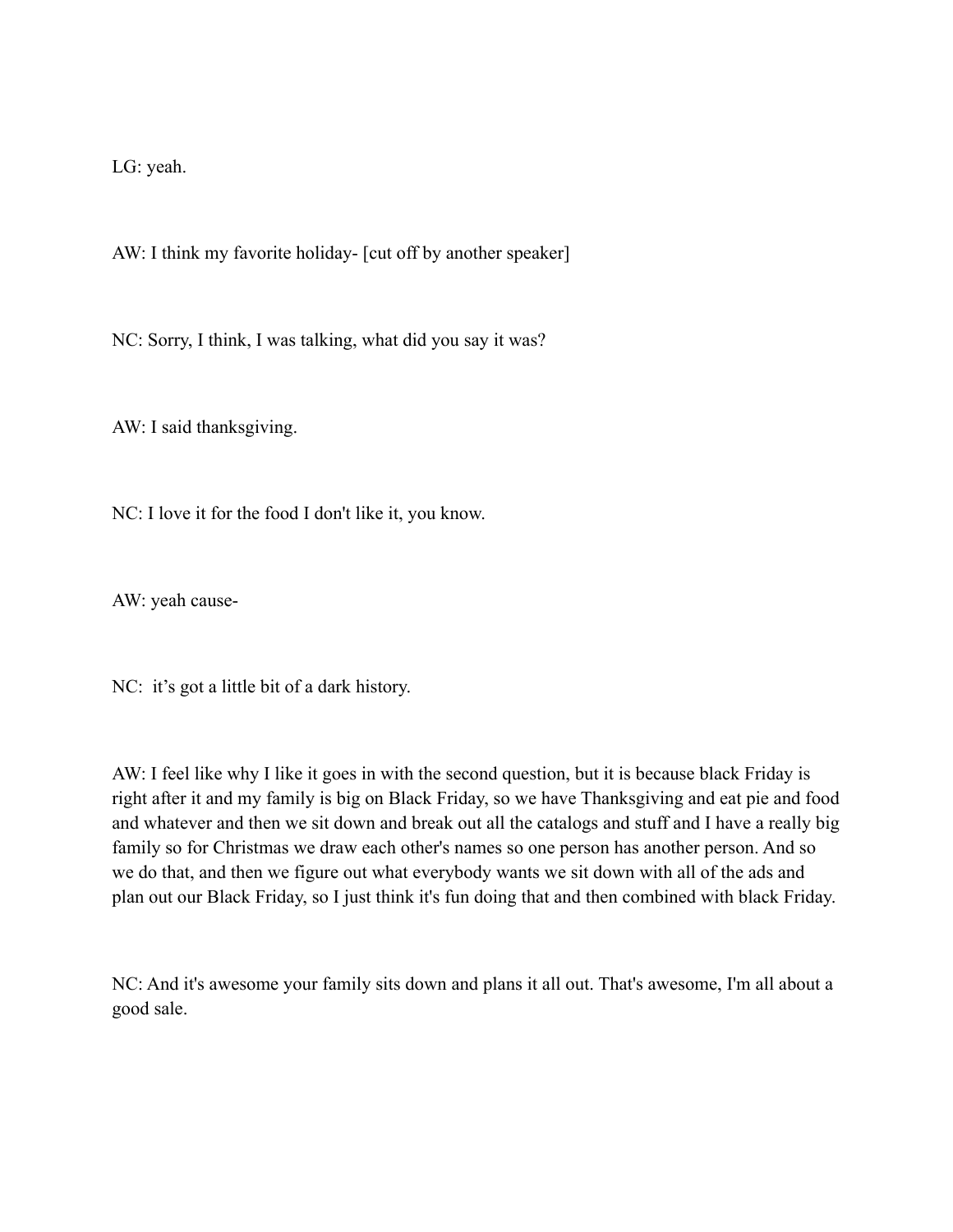SL: I guess for me... so I'm adopted, and my birth family is very Hispanic. My younger half-sister who's 10 years younger than me she just did her confirmation in the Catholic Church. I grew up Lutheran and so my mom gave me the option of do you want a Quinceanera, or do you want something else, what do you want to do, and I was like I don't want to poofy dress that's a no-go for me. I also trip over my own feet so heels- also no. I did my confirmation- so in the Lutheran church it's three years there. like Catholic Church it's a year or so, and so my mom invited all the women that have had an impact in my life at some point and we did a tea party and then she also had people that weren't able to come- they all wrote letters for me and she made a book out of it, and so I have all those letters just to look at if I need encouragement and- favorite holiday would probably be Christmas. Because my adoptive families very Norwegian so it's a lot of the Norwegian desserts and stuff so lefsa love lefsa, Krumkake...yeah and I get away with more, that's what happens.

LG: What are those desserts?

SL: So lefse is...best way I can kind of describe it is like a potato Tortilla and then you put butter and a lot of people put brown sugar or just butter, I put white sugar because it tastes better to me, but you can eat it right when it comes off the pan or it gets cold and you put cold butter on it. I always get confused with krumkake and pepparkakor. I think, krumkake- you know the Italian really flat cookies? pizzole(?) I think it's called so it's like that. But not as sweet it's kind of a crappier version of that. but you can also roll them up around this specific dowl and then you fill it with different fruit preserves and cream and then pepparkakor is like a gingerbread a very spicy gingerbread.

LG: I think you mean Pizzelles [going back to earlier confusion about Italian cookies]

SL: pizzelles! but yeah.

LG: yeah, sorry it's not what you were talking about

SL: yeah, I knew it was like the flat Italian cookie. [unintelligible] I'm not Italian so I don't know.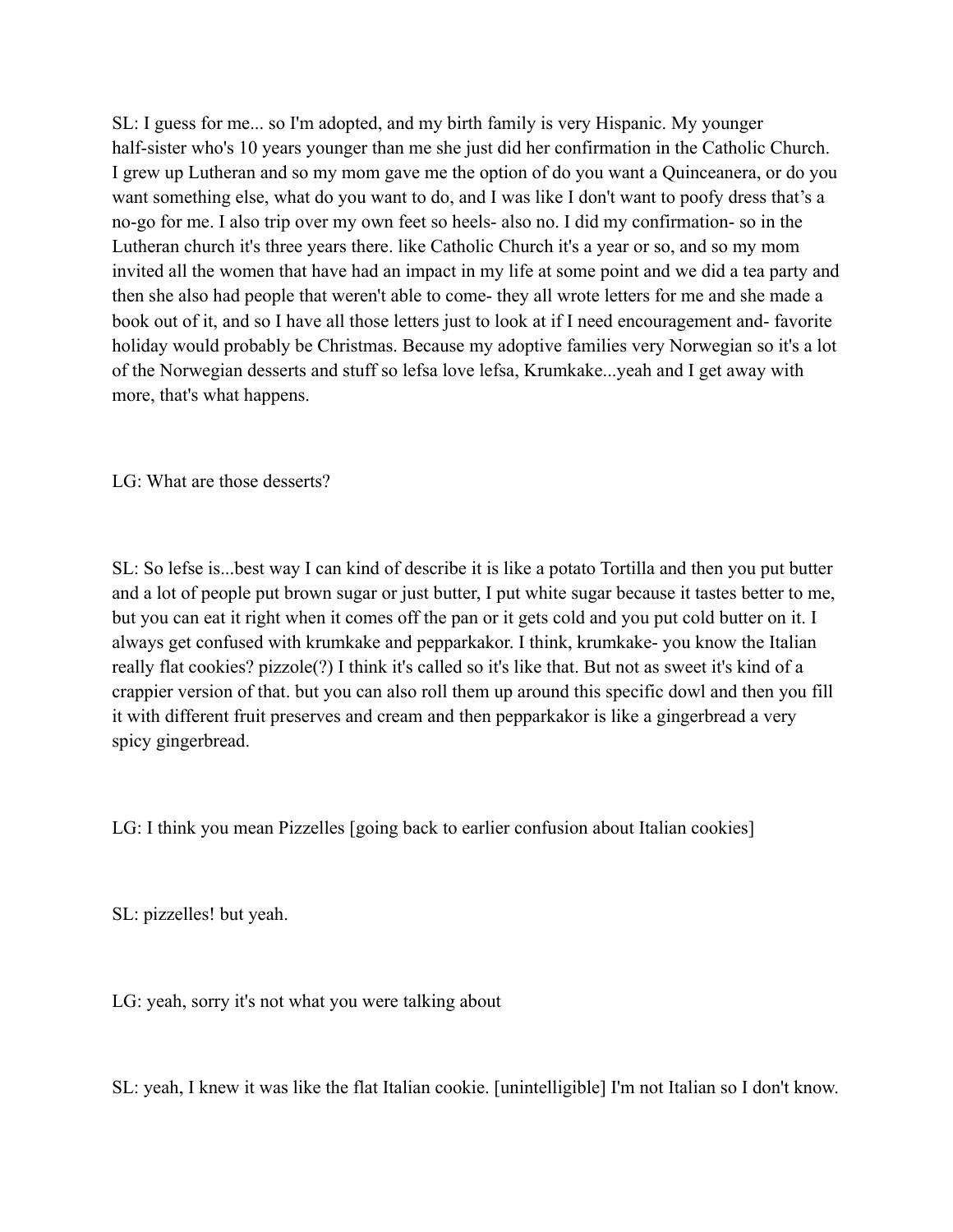NC: I knew that it was close. I was like that's pretty accurate.

NC: I don't know what my favorite is… I really like all of these. Every time one of you mentioned one I'm like 'yeah that's my favorite I think' and then... I've always liked Thanksgiving. I think all the food is amazing, and then I love Halloween too. Christmas is great. Christmas is when I go back to where I'm from, Illinois- so I actually to see my family at least. Actually, I didn't see them the last few years over Christmas, but I would say that that's what makes it my favorite because all of these are great, but I think I would say Christmas would take it because of that. Do you guys all stay around here for Christmas, are you guys from here? Or for holidays in general?

AW: I'm from South Dakota so I go back up to rapid city, and then we go to the East side to Mitchell and Sioux Falls because that's where all my family is.

NC: Well, that's cool though, get a little bit of a trip.

AS: farthest I go is usually Longmont that's where my grandma lives

NC: some grandma visitation though is awesome.

AS: yeah, we all just gather up in my grandma's house and eat food and talk shit about each other.

NC: To each other face or behind each other's back

AS: Definitely whoever doesn't show up.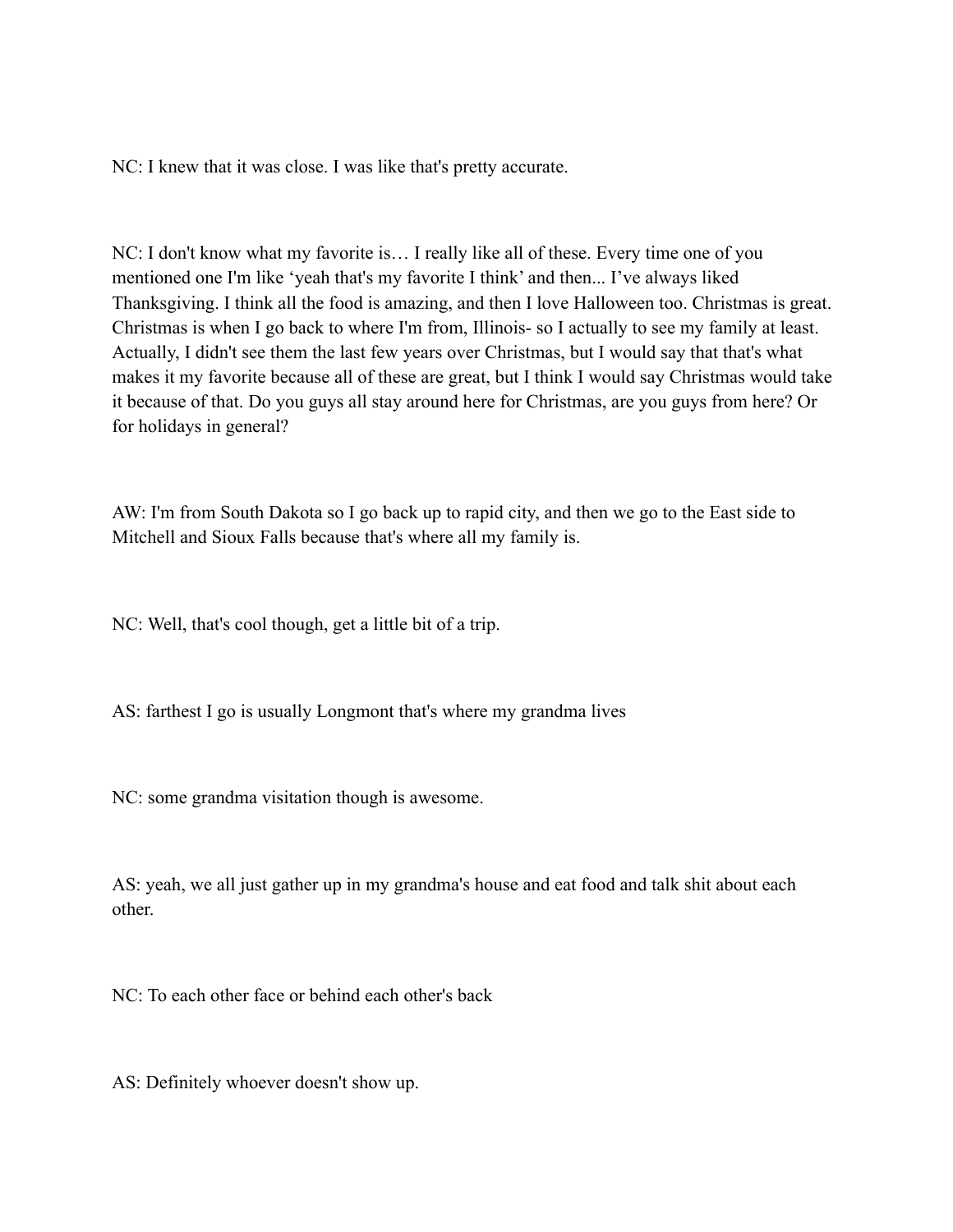AS: they get the brunt of it. If you're not coming to a family gathering, you can guarantee that we're going to be talking shit about you, the entire day. [laughter] it's family tradition.

NC: [laughing] yeah got to keep it alive.

AS: family tradition yeah.

LG: Pre COVID I would go to Butler, Missouri which is in the middle of nowhere, where my cousins live. And then we would come back home. I'm from Boulder... So my family in Colorado, we would gather and then my family in Missouri would gather.

NC: They don't want to come to you instead. I feel like it'd be more fun if they came to Boulder than-

LG: yeah, that's a family thing that happens

NC: yeah, I'm always trying to bribe people to come out here, instead, so I don't have to keep going back to Illinois cause no! like no. like I just feel like we would have more fun out here we're like there's so much they haven't seen and done. You know there's no mountains at all, its flat cornfield like nothing to see nothing to do so, how can you not have a good time here. But it's only working just so-so. I got them to come out for my birthday my mom and my brother, but that's it I'm trying to reel some more people in.

AS: my sister she lives in Pennsylvania and I always feel bad when we're like 'oh Tori come home' but I try, I have tried to like go and see I think I've gone like three times to see her, and I definitely have gotten the most out of everyone in the family and she's been there for seven years.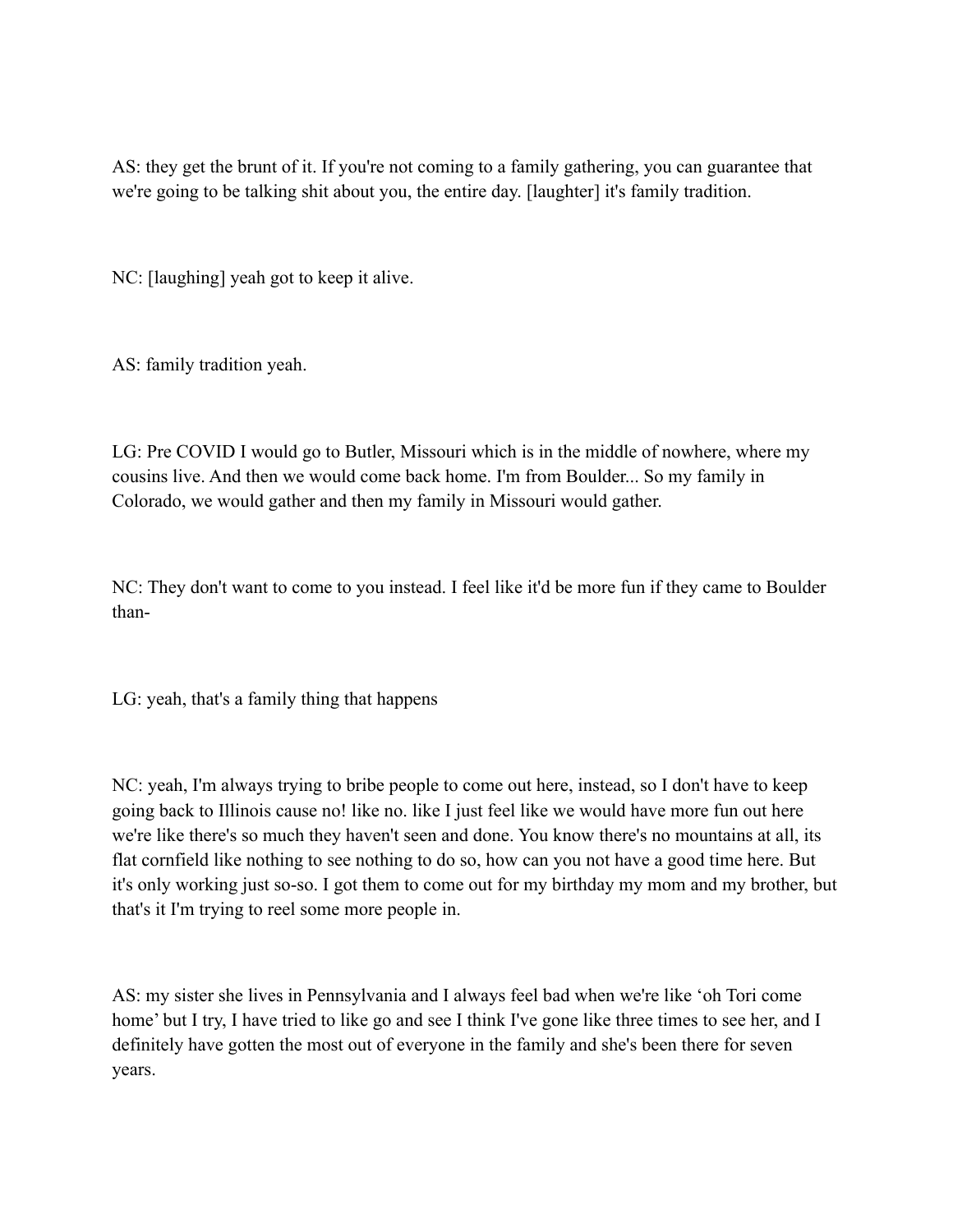NC: wow. Yeah, that's good that you've gone, though, like it is a big...I don't know, it's a pretty significant trip, it is a lot usually you gotta request off work and make sure to go to classes and you know, to leave for a significant amount of time, so I would still say that's pretty good.

SL: I'm from evergreen which is like hour and 40 minutes like up to a from here, and then you just go like straight up to 85. We switch off with my mom's family, because two of my mom's brothers live in Minnesota so we'll switch off like doing holidays there so we did Christmas two years in a row at our House here in Colorado so the next year we'll probably go to Minnesota. But this year, my parents said no we're going to Hawaii.

NC: That's awesome, that's the one place I want to go.

LG: Arianna, what's your favorite holiday?

AS: I was hoping you guys would forget because I'm torn [laughing] No, I really, really love the fourth of July. That's always been like one of my favorites. I just love summer I love everything about summer, when I was growing up my aunt would always have this giant fourth of July day [stumbles]- my goodness- fourth of July Barbecue. And everybody would go to her house and her now ex-husband would make just the best Barbecue ever and her daughter was my best friend and just some of my best memories are on the Fourth of July, growing up, but when my fiancé got out of the military, we started celebrating Veterans' Day and that's a lot of fun. It's just an awesome day and I like veterans' day because I get to just spend the whole day with him and just... celebrating his accomplishments and that's a lot of fun for me so. I'm torn now.

LG: What does veterans day mean to you?

AS: Well, when we started our relationship, we literally started dating one month and one week before he shipped out to boot camp. Yeah yeah it was bad idea. That was hard so when they're in boot camp they can't even call you or anything you have to rely on just writing letters back and forth to each other so that was the first three months of our relationship and then he was in for a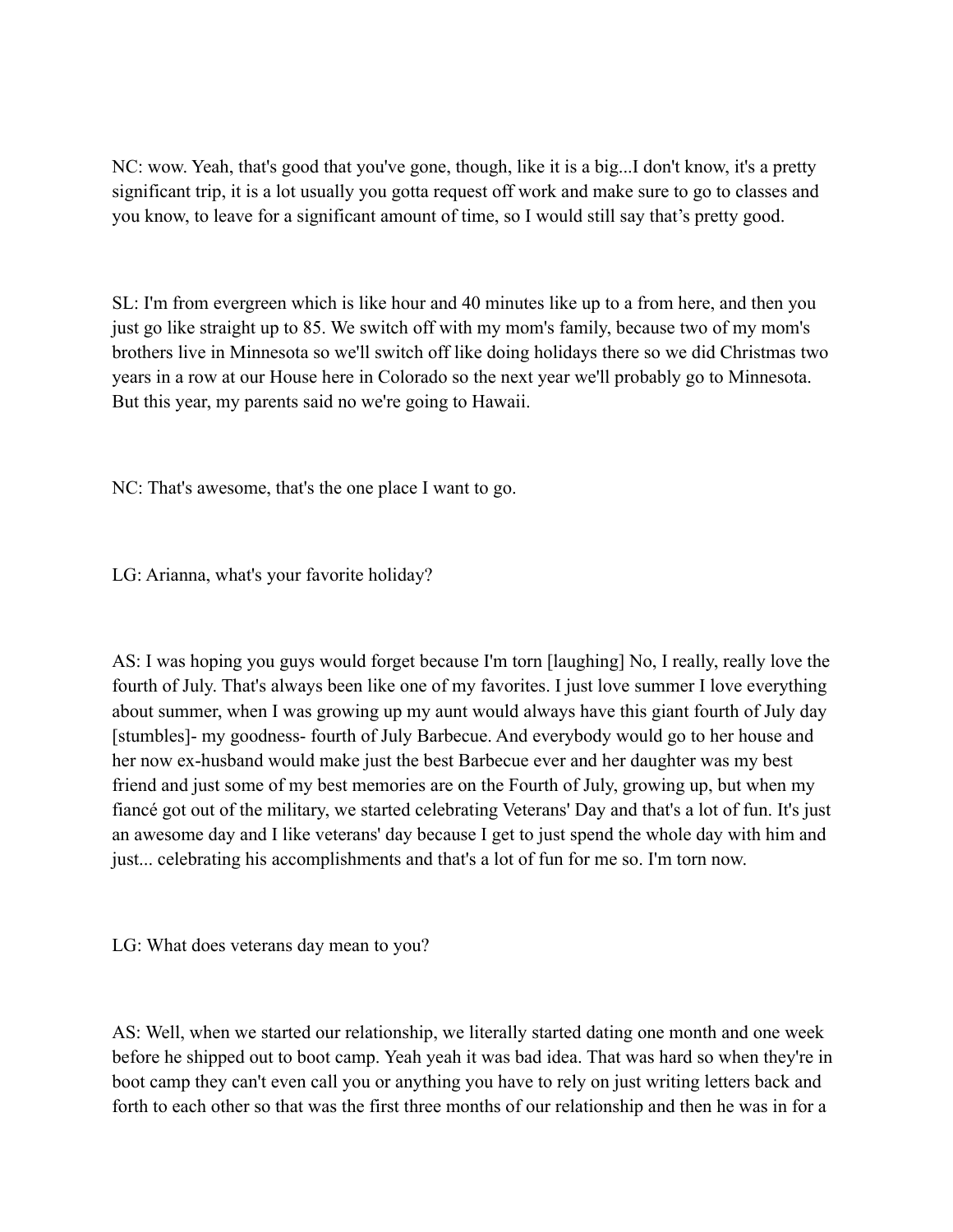couple more years, but I was still here, and I was like going to school and trying to get like I was getting my associates at the time, so. We just never really got to see each other or talk to each other, because we're always in different time zones, so that also sucked. But I did go out to see him wherever he was, which was a lot of fun. And so I guess like veterans' day is just... it's special to me because not only is it symbolic of like him coming home and being home with me but it's also symbolic of all the good times we had while he was still in the military, so I like it it's just like a little holiday just for us.

NC: How long have you guys been together?

AS: um our four-year anniversary is coming up on March ninth.

NC: Aw, he's been home for a while, then.

AS: yeah, a couple years.

NC: yeah, that's awesome you guys can really enjoy some time where he's not having to be absent all the time. I'm sure he feels really good about how far he's come too and everything that's amazing. I could do a half hour of boot camp and I would be crying. So cute

LG: yeah my boyfriend when he graduated high school, we had this conversation [regarding the military], and he was medically disqualified but we were getting ready to do that, for our relationship, even though we've been together a year already.

NC: it's a tough decision. That's a really tough decision because you know, especially in the beginning, you just want to do everything together and hang out all day. You guys are strong. Both routes are amazing cause you know- I don't know, I think it's really cool to have those talks, and figure out what you're- what you're ready for, and it says a lot about the relationship that you can like get through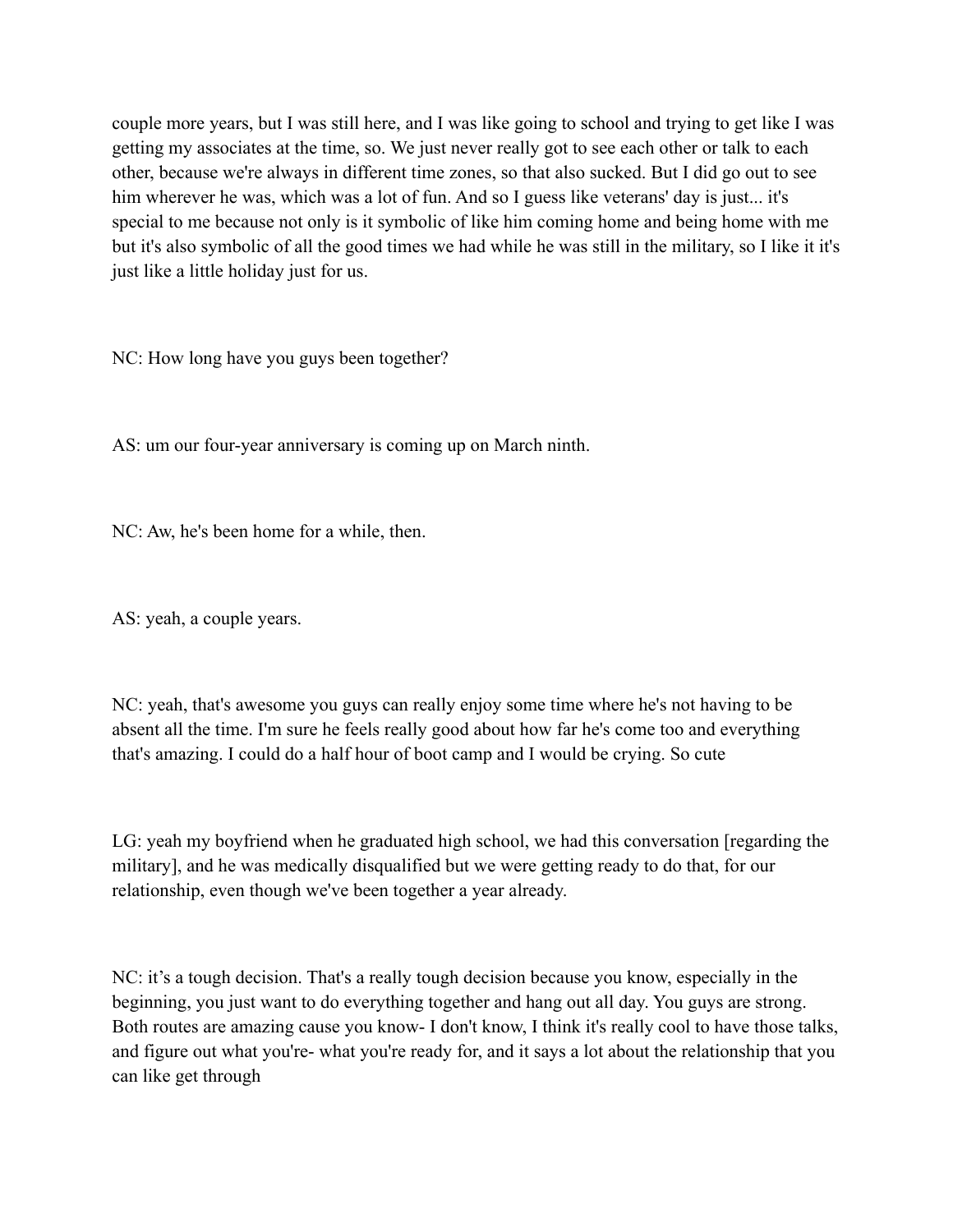LG: Well not to be a drag but I'm gonna bring it back. So I like Halloween, I think, because I love dressing up in a costume and, like the creativity of being like whatever I want to be. I have been vampires and I've been Hermione Granger. I had a wind and the robes and everything, and I was so upset because when I went everybody kept calling me Harry Potter- like trick or treating - everybody kept calling me Harry Potter and I was like "I'm Hermoine!" I was really pissed off. But my mom would make swamp juice and, all these fun treats and I don't know I think of Halloween is like a community-based thing. On top of that I practice witchy things so that's like another thing for me.

AS: Halloween is a good one. I do like Halloween

SL: My roommate for her birthday, this year, she really wanted to do like the thing where you're like monochrome, so I chose black got a black wig and then found out like oh I'm actually not gonna be here for it, we took one look at the wig and we're like "dude sexy Severus Snape." [laughing] got my Halloween costume for next year. [still laughing] that's what's happening.

[laughter]

AS: That's hilarious.

SL: I think my favorite aspect of Halloween is- first off, the candy. Candy is always better around that time. Valentine's day candies are kind of sucky, just saying. There's just so much more variety on Halloween and more types of activities to do, whereas like Valentine's day and St Patrick's day it's like drinking...or make more Scorpios. Not a lot of options.

[laughter]

AS: that's gonna be in the transcript ladies.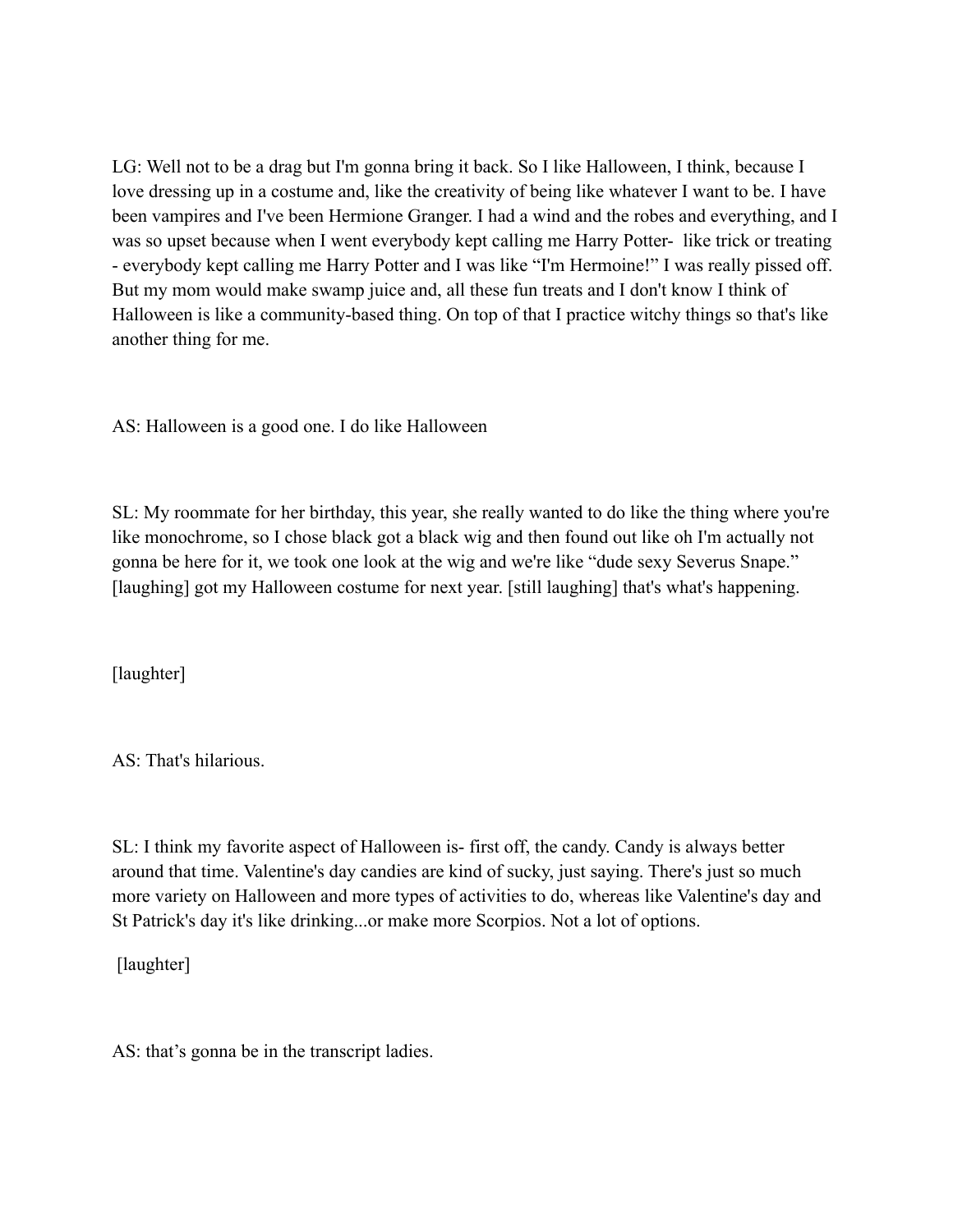NC: yeah, I always used to go to a different neighborhood like rich neighborhoods and walk around there because they would have full candy bars and stuff and I didn't even live around there but I know you guys got the good stuff. One of my neighbors would always be grilling hot dogs, which was weird but exciting and people like stop there- yeah I know it was weird- *and* give out candy but people would kind of like stop there, and hang out because it was [welcome] , so I do miss that even when I was much too old I took my dog trick or treating so that I could get candy because, I feel like you should be able to do that as long as you want you know. I get it's super weird now... I feel like we go into somebody's house knocking like, 'candy!' but, like some people are kids forever and I think we should be able to just do that. it's kind of more acceptable if you have a cute dog dressed up as a pirate so. [unintelligible] Sometime.

AS: Well, I have nieces and nephews and this year, they were like 'aunty Ari can we trick-or-treat at your apartment?' and I was like 'absolutely!' It was the coolest thing that they wanted to come to my house to trick-or-treat, I was like- i'm officially the coolest aunt

NC: that's awesome you're like 'goals! I made it!'

AS: And they'll give me a bunch of Kit-Kats because they know that Kit-Kats are my favorite and every year they're like, 'here aunty this is your favorite right?' and I'm like 'absolutely give me all of your candy children.' It's fantastic.

AW: Have you ever had those ice cream cone things you know? and there's chocolate on top? what are they called... Drumsticks? kit kat makes a version, have you ever had those?

AS: They are.

[Nearly Simultaneously]

SL: so good.

AS: so good.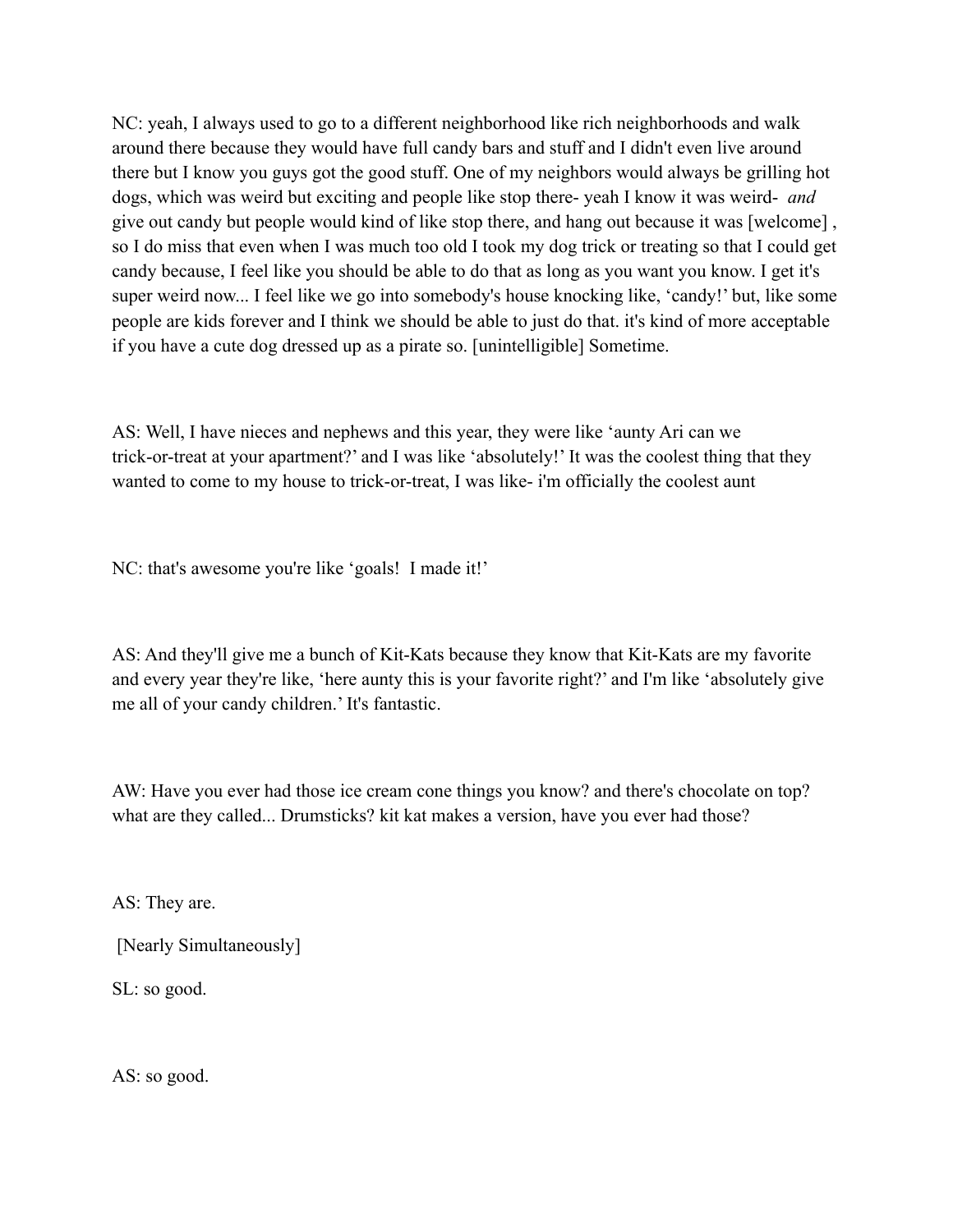AW: I think the vanilla kinda tastes like buttered popcorn, but you should try them. I think they have them at King Soopers.

AS: Oh, my goodness [to fiancé] babe can we go to King Soopers?

LG: Well, I think my dad's- my dad's not- he's 62 wait he's 61 oops don't tell him I said that. He was talking about for Halloween that he would get apples and dimes or something like that, it was change instead of candy and I did- I'd never heard that, until this year that it hasn't always just been like candy that gets handed out it's other things.

NC: yeah, I've never heard that.

LG: And he grew up in Denver.

NC: interesting

SL: My mom for a while, when we were younger, just because she didn't want to have to deal with all the candy- she made it up, But she was like, 'all right, the candy fairies coming.'

NC: Instead of like the Tooth Fairy

SL: Just like 'right candy fairies coming. What can I tell the candy fairy that's something you want?' and so, for like four years in a row, this is when like Webkinz were really big so my mom would buy us each a webkinz in exchange for all our candy I was, like 'all right, what do you do with the candy though?' and she's like, 'I ate it and threw it away. took the good ones out ,'... like all right.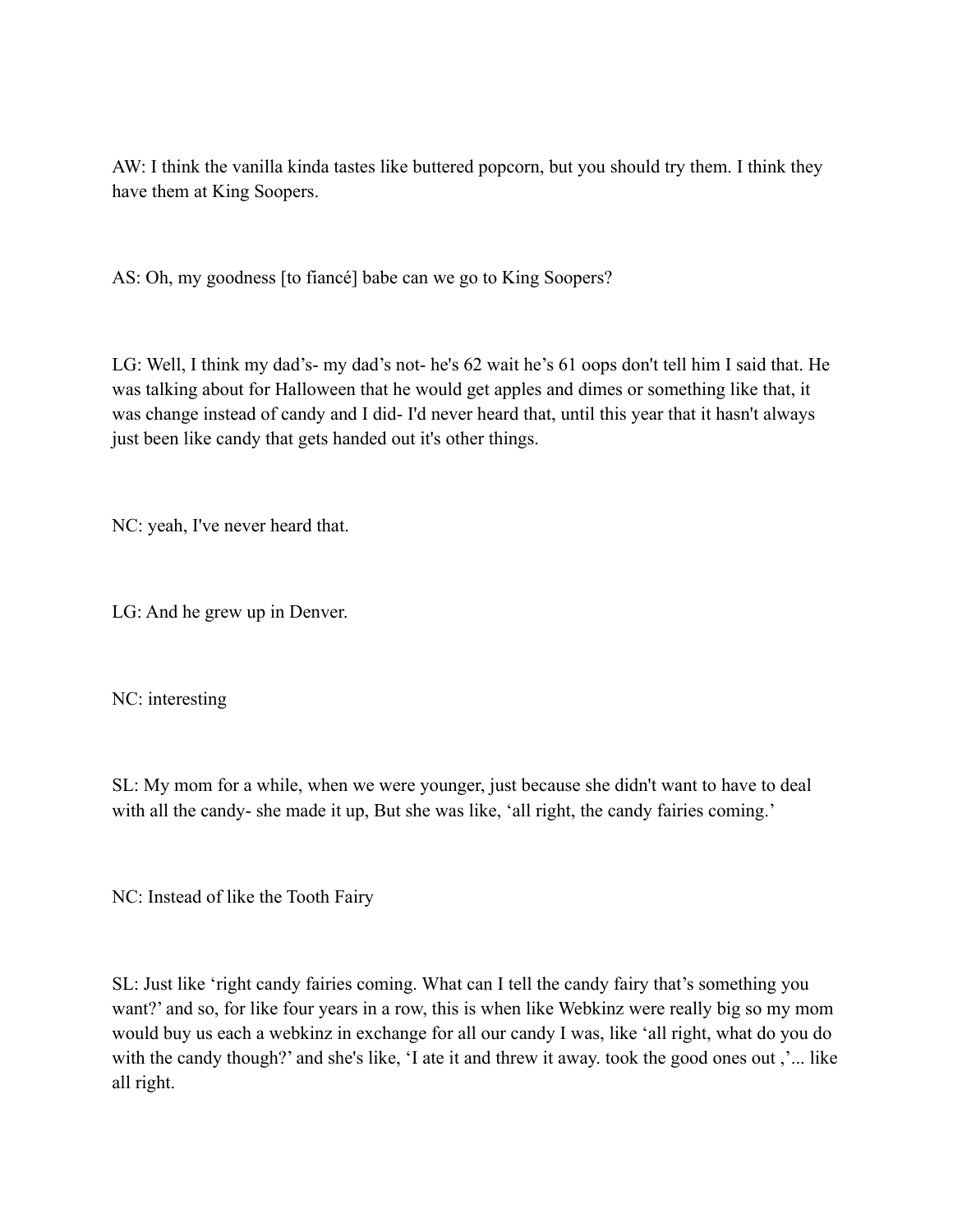NC: You guys seen when Jimmy Kimmel does those videos? He asked people to tell their kids that they don't [unintelligible] their candy and the kids like usually like freak out it's hilarious if you haven't watched it, you should YouTube it after this. My friend did it with her son and he was like beyond himself like you know 'You ate all my candy?!" he was just so upset.

LG: Well, I'm one of four so my sisters and I would all sit, and we would auction them off and [unintelligible] I don't even remember what was like the prize, like the best candies to get... I like Almond Joy and my sisters hated it, so I got all the Almond Joys like for little things.

AS: me too me too, be like 'do you want this tootsie roll? I'll take your almond joy,' and they were like 'absolutely'

NC: I like the Mounds bar I'm not big on nuts so mounds bars are like the same same thing but no almond

AS: I like Mounds too. I like the dark chocolate.

SL: it's a texture thing I just- I can't. Those were the ones my mom would always take.

NC: yeah. I can see that, I guess I ate so much of them back then that like now i'm like 'hm I'm OK', but I get it. It is a weird texture thing kinda

LG: So, other than candy what do we eat on holidays?

SL: Are you guys' ham or Turkey people or like something else on Christmas?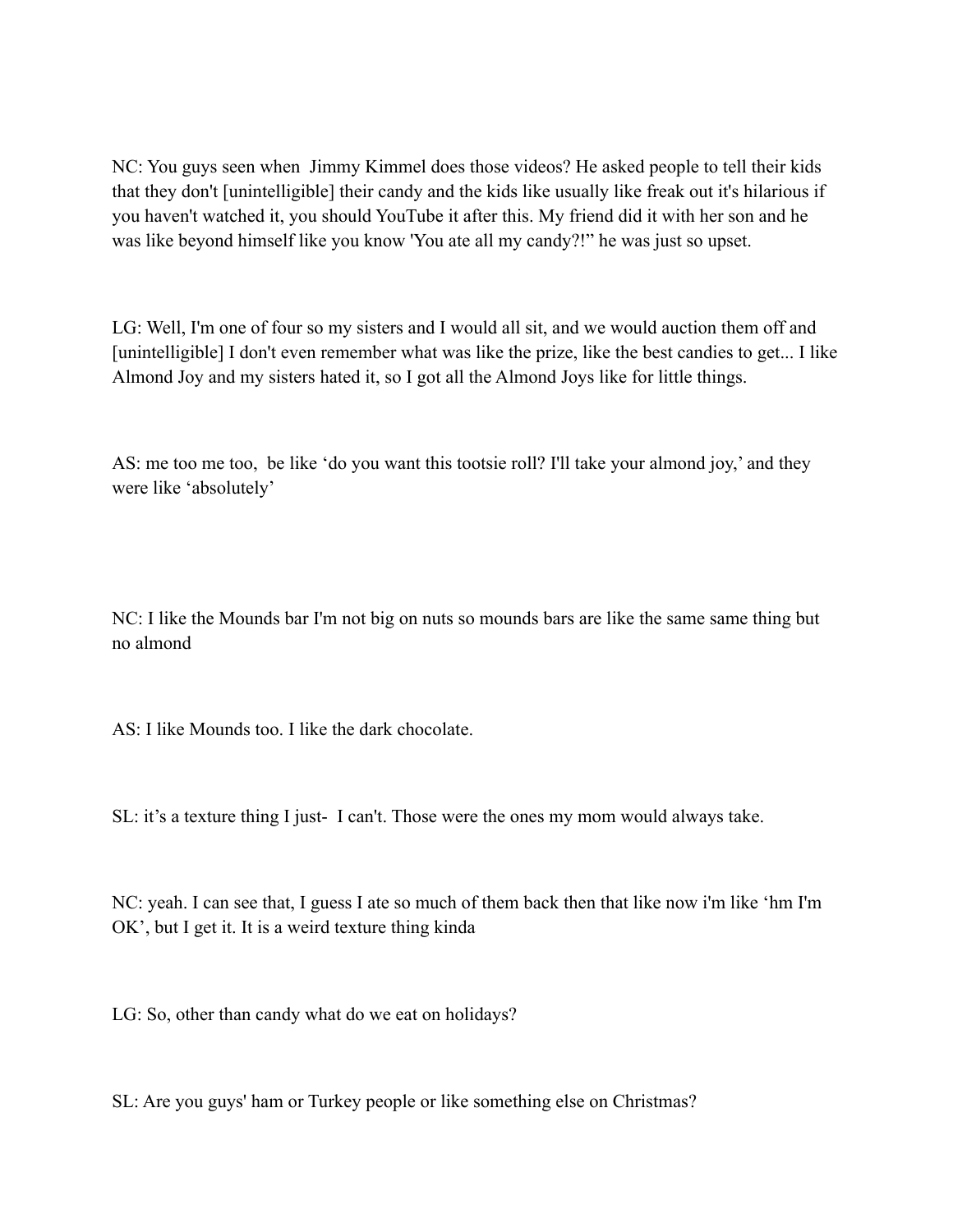[Unknown]: Ham

SL: yeah.

AW: So, I don't eat red meat, but everyone else does in my family so for Christmas we always have ham at one Grandparents house that I don't eat and then my Grandpa grills steaks that I also don't eat, so I just eat all the sides on Christmas but thanksgiving we always have Turkey.

SL: We do soup sometimes because my mom is sometimes just like, 'no I'm done with all of you here's five different soups you can choose from.'

NC: That's awesome. [unintelligible] I love soup

SL: We also do green bean casserole but not like your typical one this is *heart attack* green bean casserole. You mix sour cream and cheese together and then you mix that in with beans and then put the rest of that cheese on top, and then you put the onions on top, and then you bake it and it's not the healthiest, but you know the Grandparents haven't died yet. [laughing] So, their hearts are fine.

AW: My favorite thing that we have at Christmas is my grandma makes this thing called Oreo cookie salad and it's basically like crushed up Oreos and whipped cream and vanilla pudding and it is amazing it's my favorite thing at Christmas.

AS: my favorite thing at Christmas and Thanksgiving is spinach dip, and I don't exactly know how to describe how we make it and why it's so delicious but it's literally, the best thing ever and I would always when I was a child- I would get in trouble, because my grandma would make the spinach dip and I would go in and she'd be cooking everything else I'd be like, 'oh hi grandma how's it going how's your day' like just like talking her ear off while I'm like slowly just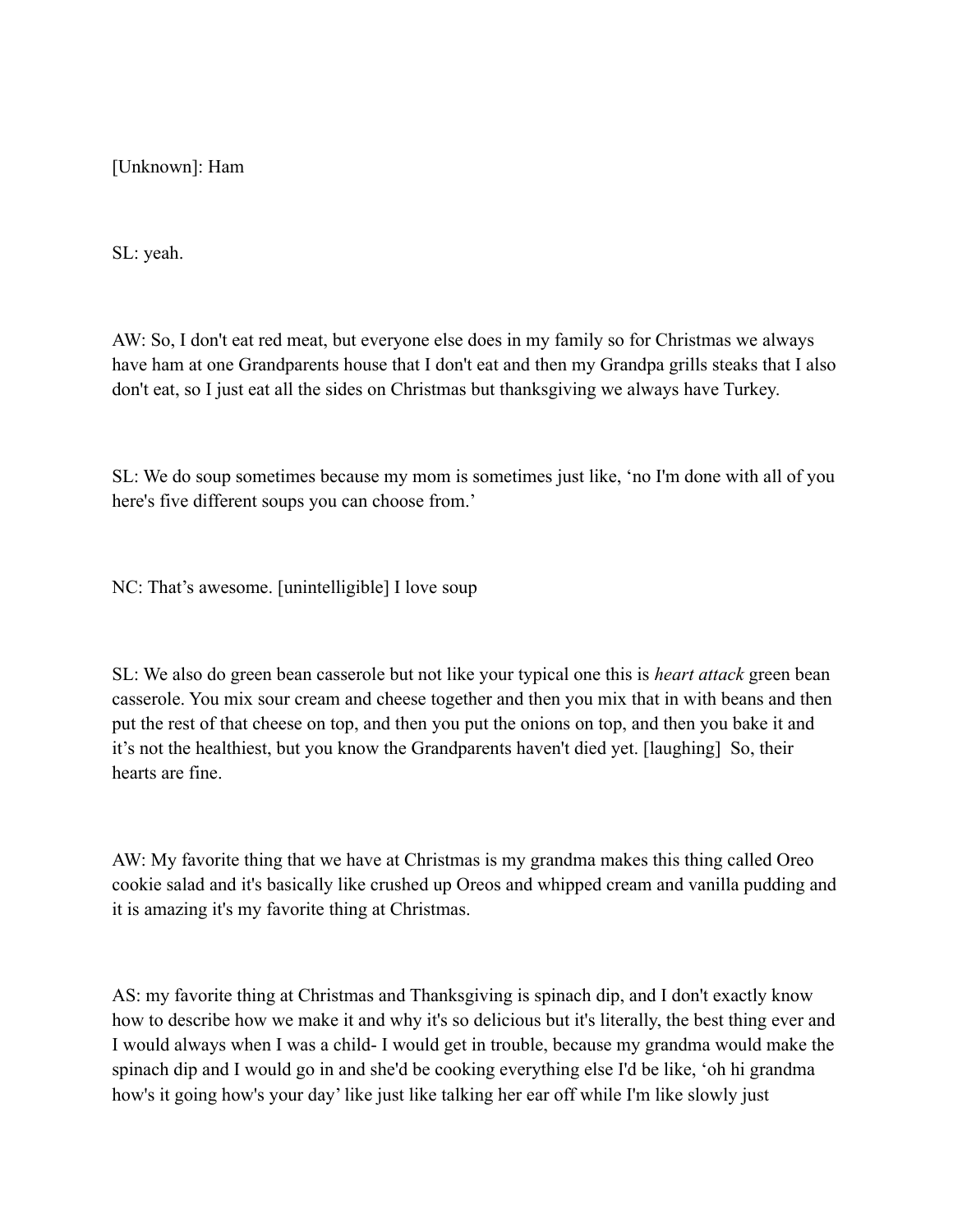devouring all of the spinach dip. And then, the rest of the family, wouldn't get any.vSo they had to keep it up, so I couldn't get it.

LG: My mom would make- they're called frosted pickles- for Christmas time and it's a pickle and... I feel bad because I think it's cream cheese and then horseradish? Something like that, and then some dried meat. I'll have to figure it out, but it's super good and I only crave it that time of year.

NC: that's super interesting [unintelligable] delicious yeah.

SL: I had a Family friend do something similar, but it was just cream cheese, and she would cut the Pickles up. And then put cream cheese on it. And then I think it was pastrami. Something like it

NC: you guys are making me so hungry. We usually do Turkey for both thanksgiving and Christmas, sometimes we do ham though. I'm big on stuffing. I'm all about it. I eat so much stuffing. All of these things sound so good I'm starving, we had [cut off] sorry

LG: stuffing with oysters or without oysters? Or has that ever been an option?

NC: Without. It's never been an option, but I would say, without still. If it was me.

AS: [concerned expression] Liz Do you eat your stuffing with oysters?

LG: yeah, my family would make stuffing with oysters in it. My boyfriend just glared at me from the side. [laughs]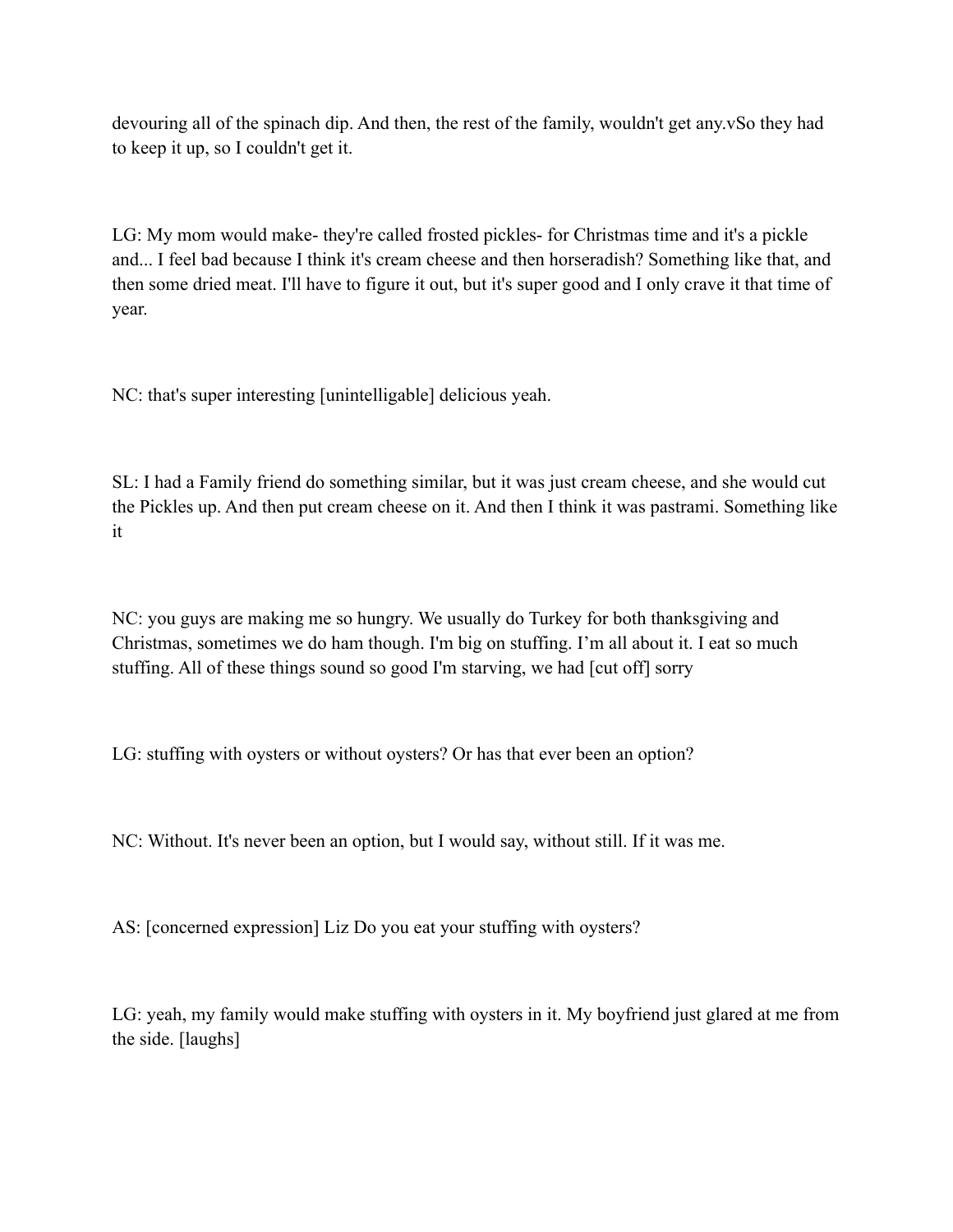AW: my uncle when he makes it put black olives in it [unintelligible] I don't like- [unintelligible] The stuffing's good I didn't know.

AS: ew call the police. [joking] Call the police and stop him right now

NC:Black olives are probably the one vegetable, out of all of them that I just can't eat

SL: I'll eat like a can just as a snack- I'll drain it

AS: But as a snack? I love black olives- But as a snack? [disbelief]

AW: know I really like black olives, but I tried it in the stuffing, and I just don't feel like they mix

NC: yeah, it seems like an odd thing you know if there's something you don't like on your pizza like for me black olives and they just put on there anyways, but you really want pizza and you're like 'I'll do it, but I'm not thrilled.'

AW: yeah, I'm not going to enjoy it.

SL: are there foods you guys like specifically only eat on your birthdays?

AS: hm Specifically on our birthdays?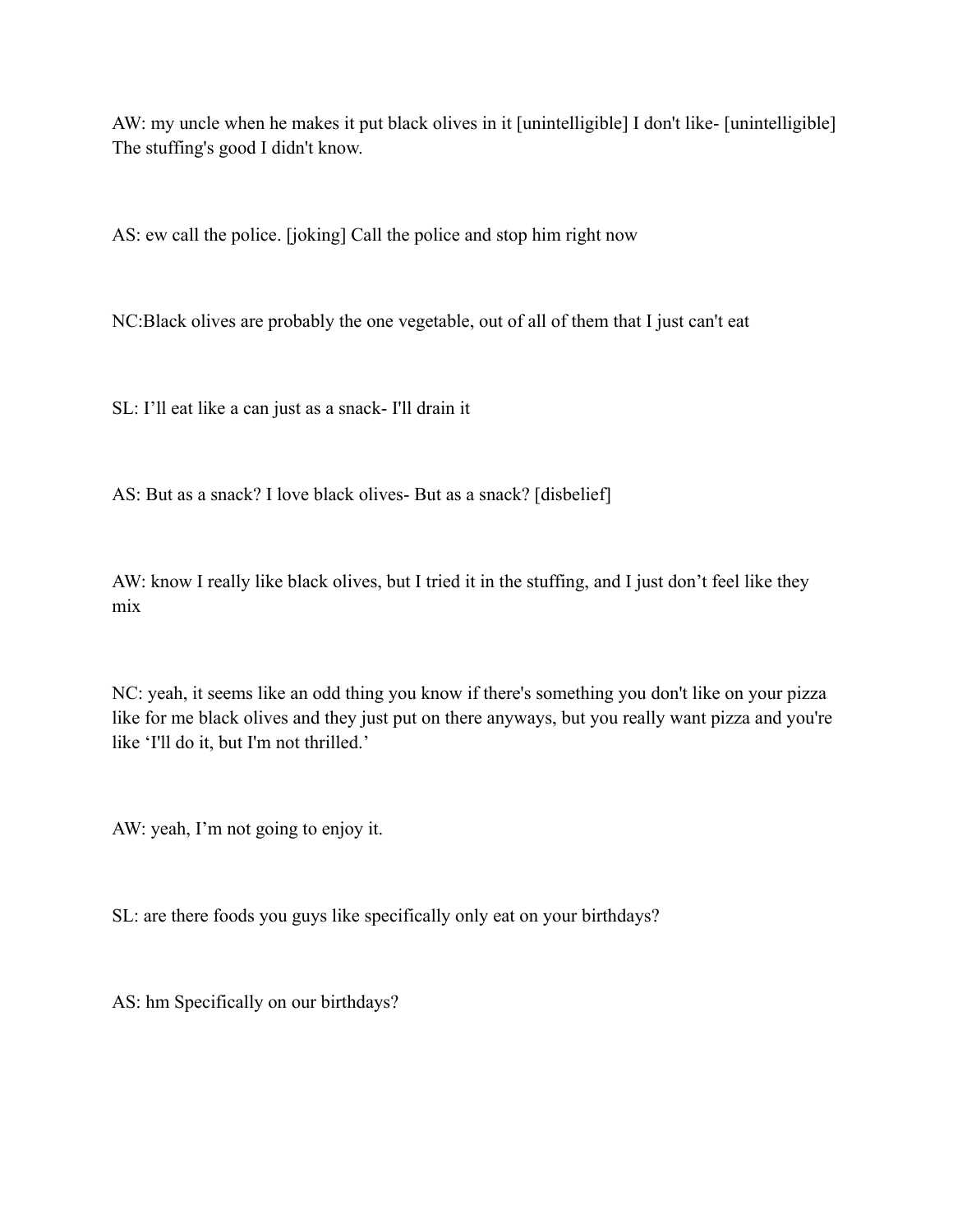LG: I have two sisters... well three of my siblings were born in June and so the ones that are home will have homemade ice cream cake whereas in the winter months we'll have actual cake and then my favorite food is lasagna so my mom would make homemade lasagna for my birthday.

NC:Nice, my stepdad always makes lasagna for Christmas like now-a-days the past couple years at least. We always- basically the same thing as thanksgiving, a couple of the sides have changed but recently he's been cooking lasagna and it is so good. He's a chef so yeah it's pretty good you would love it if you're about the lasagna.

AS: I wouldn't say that there's one specific thing that we would eat, but every once in a while- I would say, every other birthday my mom would take us out to Texas Roadhouse for my birthday. Texas Roadhouse is my favorite restaurant ever. So that was a lot of fun and that was really the only time of year that we would go to Texas roadhouse because it's expensive, and we were poor so that was like 'Okay, you can either have birthday presents or Texas roadhouse' so Texas roadhouse.

NC: what do you usually get?

AS: steak.

NC: Nice.

## **[30:00]**

SL: We sometimes- not always- it switches between Belgian waffles and then, we call them Norwegian pancakes but it's crepes so like depending if either any of us are home my mom will make it for our birthdays. Cheesecake always on my birthday. Love cheesecake. My dad's made it the last couple of years and for my 21st birthday last year. There's a restaurant that my parents never took my sister and I to because they're like it's too expensive I'm like 'fair. Completely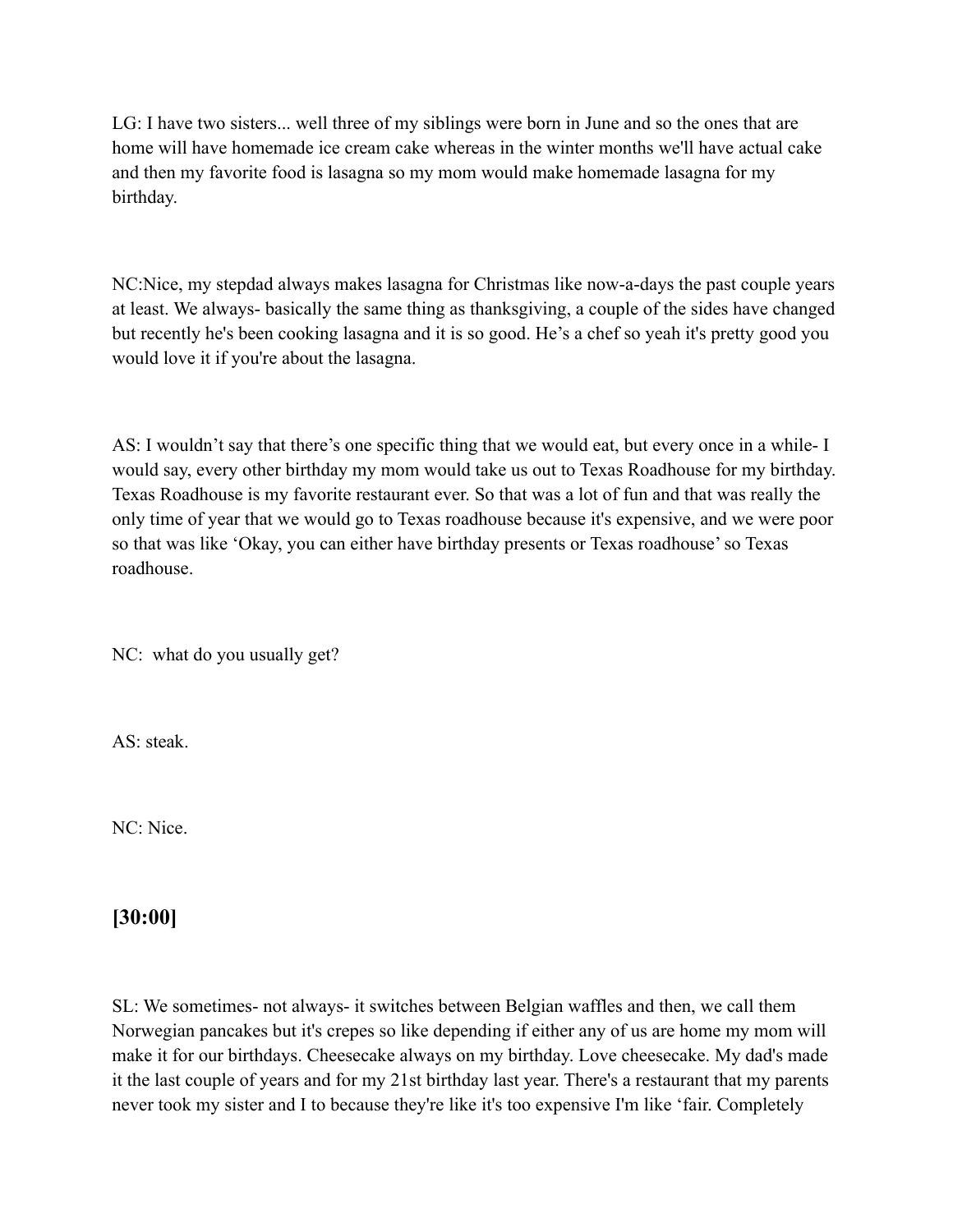fair,' it was for date nights and anniversaries for them, and I just asked my mom can we go there for my 21st birthday no present needed just I want that. So salmon I got salmon there but salmons also become a big thing for my sister and I

NC: Where was it, was it good?

SL: It was very good, I still think my mom out ordered me she got a mushroom risotto thing that was really good.

NC: we gotta stop talking about food you guys. [laughter] I should have eaten before this I think

AS: yeah I have a bowl of pudding right here. [holds up bowl of pudding] [unintelligible laughter] it's homemade pudding too

[Unknown speaker]: Oh!

LG: So then, what clothing do we wear through the celebrations? Obviously costumes for Halloween but -

AW: My family does ugly Christmas sweaters on Christmas

AS: I love that. My family does Christmas pj's that's has been a tradition for- I don't know seven or eight years now, like not my entire life pretty recently. One Christmas my cousin texted me and she was like 'hey FYI none of us feel like getting dressed, come in your pjs' and I just told my immediate family, I was like 'oh Joanne said that we're all coming in our pjs' and they're like 'yeah absolutely' so we all showed up in our Christmas pj's and played a bunch of games and got super wasted and then we were like this is the tradition from now on. Christmas Pjs.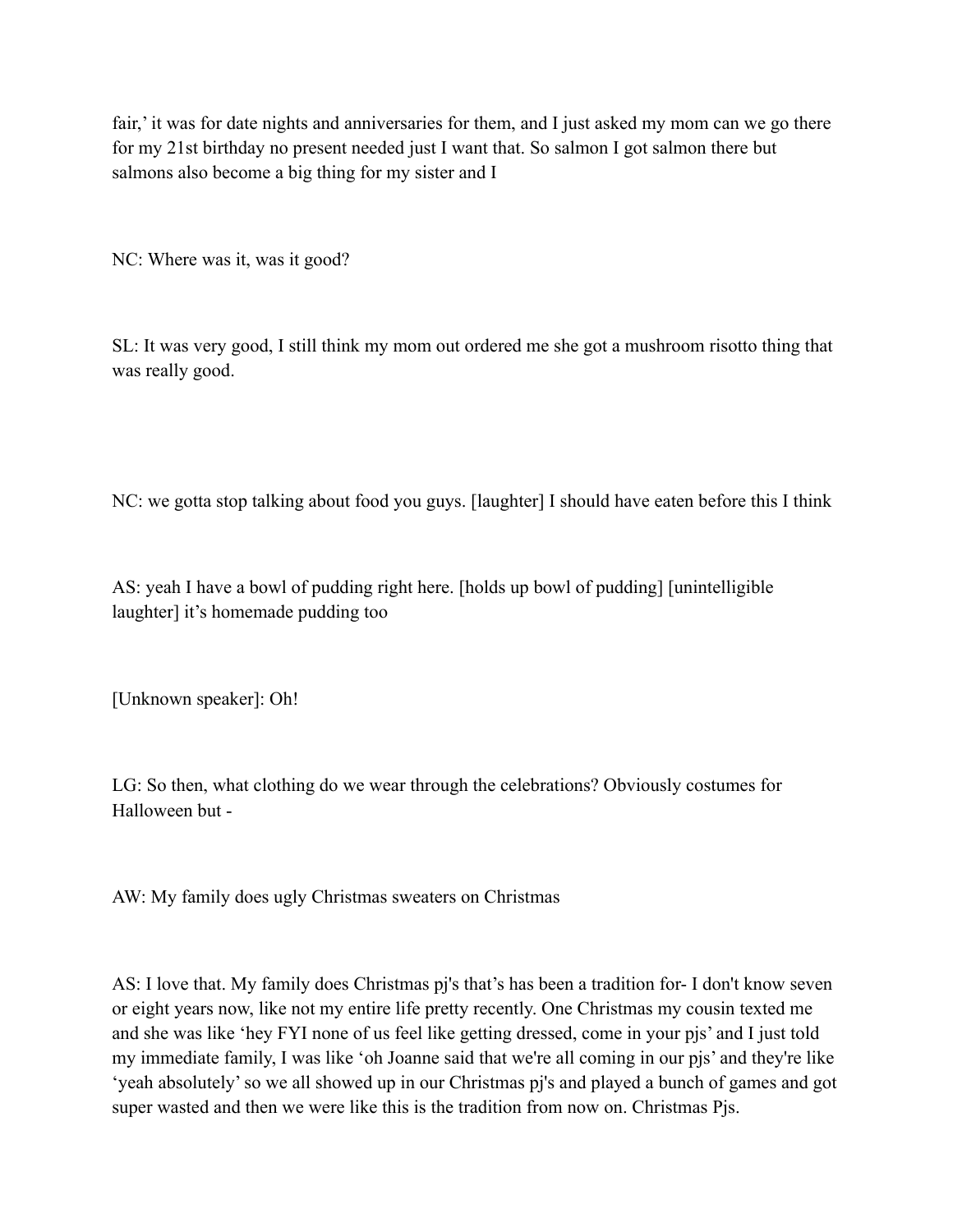LG: My mom would give us pjs on Christmas Eve, and so we all get our own pjs that's our first present of the holidays.

NC: You can't go wrong with pj's, we should probably just start doing that, on every holiday. Holiday pj's. Especially thanksgiving when you know your pants are going to be too tight anyways. I might try to initiate that with my family.

SL: So, because my adoptive family is very Norwegian we still know the Norwegian cousins. My parents and my sister and I went over and visited them a couple of years ago, but when I was younger, they sent over three traditional dresses. I don't know if know you can kind of see that [shows group a picture], so my sister's wearing what really little kids wear and then I'm wearing what the older girls wear and then the red stripe at the bottom there's a Green one that gets added as you get older and so those have stayed in my family... so we're now on the fourth generation so my great grandma's three-time great-grandkids are now wearing those. It's a little bit of a fight sometimes but there's only been one girl born so she has them right now but... yeah.

NC: do They like symbolize anything significant or just family?

SL: So, yeah so that's like the traditional clothing from like our area in Norway um I know for my Norwegian cousins once they finished confirmation- [restarts] So those are like probably almost \$1,000 worth of clothes. Each of those dresses was almost \$1,000 um and so when they're older they get a full adult set as a confirmation present. They wear them on their national holidays like I see my cousins posting in them all the time, we always wear them for Christmas. But I don't know what else they wear them for

LG: Well, it's interesting. So, I'm Catholic or *was* Catholic, I'm not anymore and when I got confirmed, I had to wear a white dress and you had to have your shoulders covered and all that stuff but it was not like that it was one of those let's just go to Macy's things um yeah and then I ended up wearing it when I went to go see The Lion King on Broadway.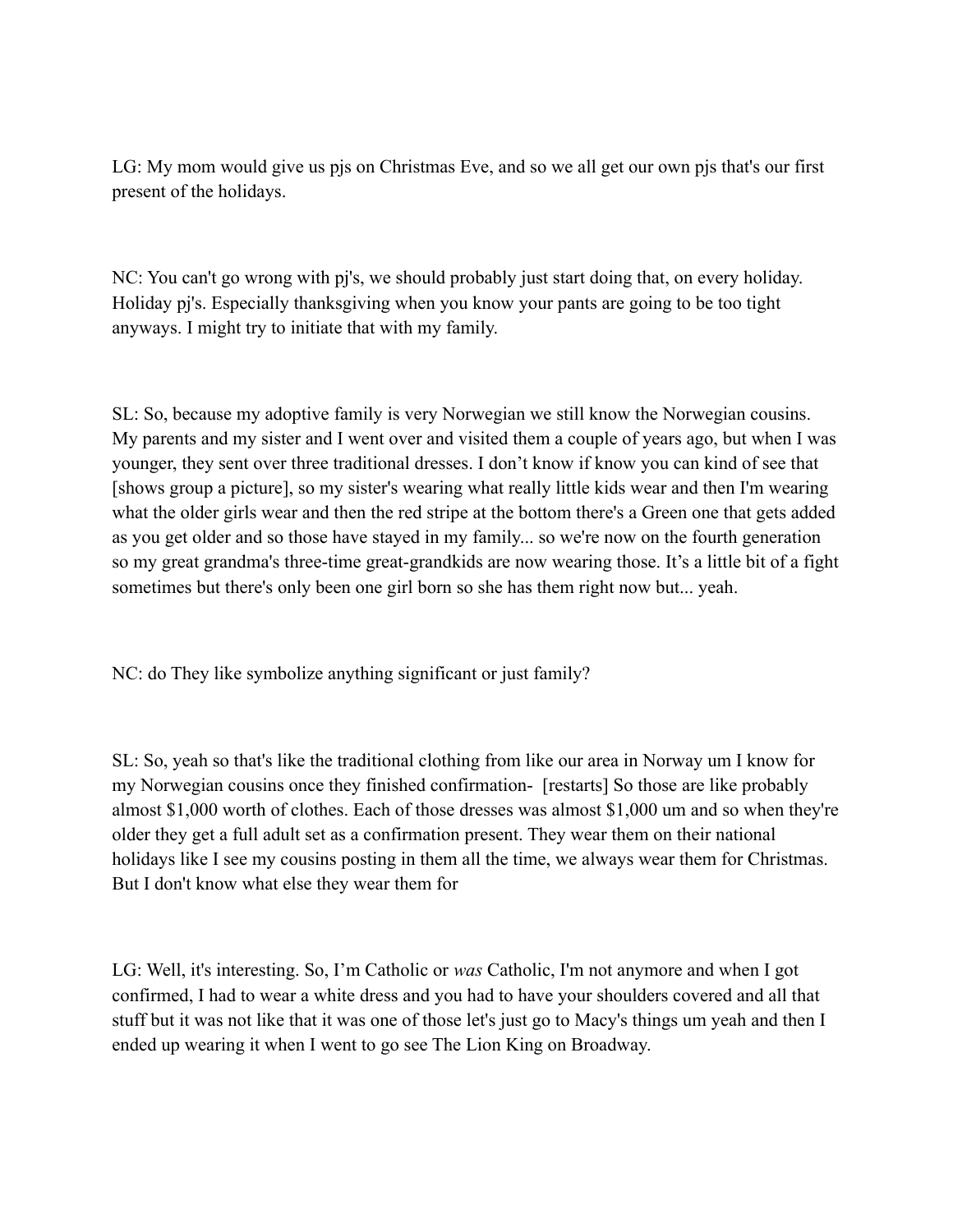SL: yeah, and they wear those any holiday there's also a special brooch that they wear these pins and you can tell where a person is from just based on those pins.

AS: that's pretty cool

NC: Is it just like a thing in like Norway or?

SL: I think so I when my sister and my parents and I all went a cousin gave my sister and I, the kid version of them and then I inherited my great grandmother's, which, is cool but I don't really wear it.

NC: yeah.

SL: Like no good opportunity to.

NC: mm hmm.

NC: that's awesome, though, that you can pass it down along the family line there. That's awesome. I'm all about sentimental things. I want to keep things that my family has given me [unintelligible] It just means a lot more I think than most material things.

SL: I think each family has their own design for it too I don't-

NC: That's very nice yeah. What were they called again? Was there a name for them?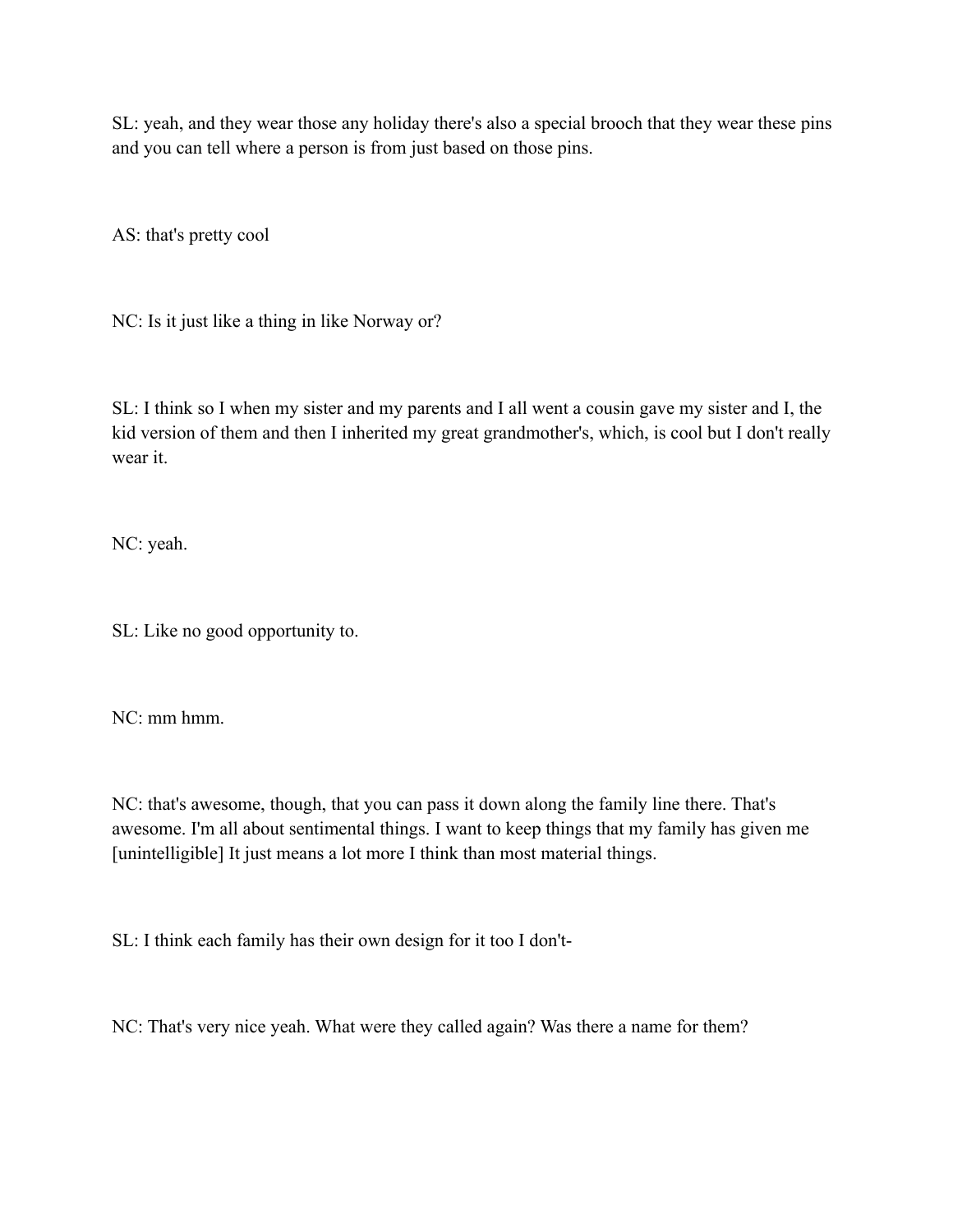SL: there's a name for them, I cannot remember it.

NC: No worries yeah. I could have easily missed it. That's awesome

SL: I think if I even tried to pronounce it, it would not go well.

[unintelligible, multiple voices]

NC: I'm terrible at pronouncing words that I'm not familiar with it's just the anxiety of- I probably don't know how to say it makes me mess up even worse, I think I'm supposed to be keeping us on track, being the research coordinator and I'm not doing a very good job at all [unintelligible]

SL: we ended up on clothes [in reference to the questions]

NC: yeah yeah. Liz I think you do a good job so if you ever see me just like going off say, 'lady bring it together, pull it back sister'

LG: I mean in terms of research, I think.

LG: Mike's [Dr. Kimball] gonna get what he wants.

AS: yeah yeah

NC: [laughter] very true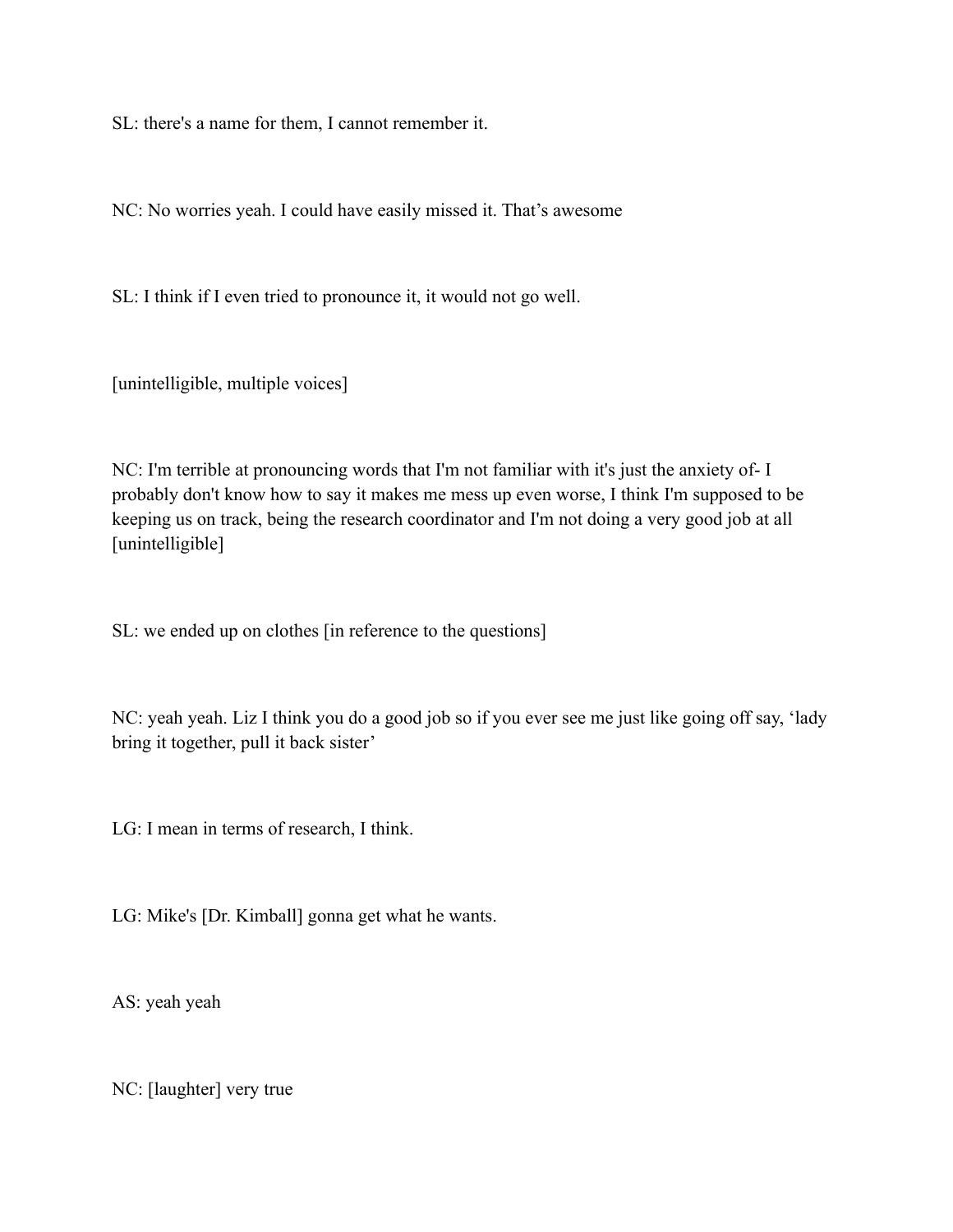LG: yeah.

LG: so, this is about coming of age ceremonies. It's interesting because I don't know if we'll talk about it later, but funerals, of course... it's just it's, it is a celebration, I think, in my culture and in My family, we view funerals as a celebration of life.

NC: I want that, for all people [unintelligible] Like it's so quick right after right that... I feel like it's really hard for people in that mindset... [unintelligible] Focusing on the loss and grieving and I feel like it's really hard for people sometimes to think about all the good times you had and that they lived such a long life, where you know a short but very impactful life or whatever it may be, but I think that that's awesome when people can celebrate their life, instead of just being super upset when you -are usually around people you love and care about in a situation like that so.

LG: I mean there's definitely mourning and there's grief yeah. But I view it like that's a piece of it... like celebrating life has always helped me get over- not even get over just cope with-

NC: embrace it like just like manage it yeah.

LG: yeah... life is death, death is life

SL: my grandmother died last January, last year. Her nickname was kitty-real name Margaret-but her nickname was kitty everyone called her kitty and people would give her so many different like cat things [shows object to camera] like this is one. A lot of cat things. she had a curio cabinet of it, and then, when she died, we had just moved her so we had already gotten rid of a lot of her stuff and then she died, and she had to be laughing at us because we're going through 400 different stupid cats [laughing]. so then I'm having to take pictures of my parents dining room table sending them to my sister and my cousin who are not there, and having them circle which one they want But I think us having to go [my aunt's my uncle's my parents and I] having to go through all of her jewelry and all the cats, it was like, "OH, I remember that cat I gave it to her when I was six" or like "oh here's four different strings of pearls" where all three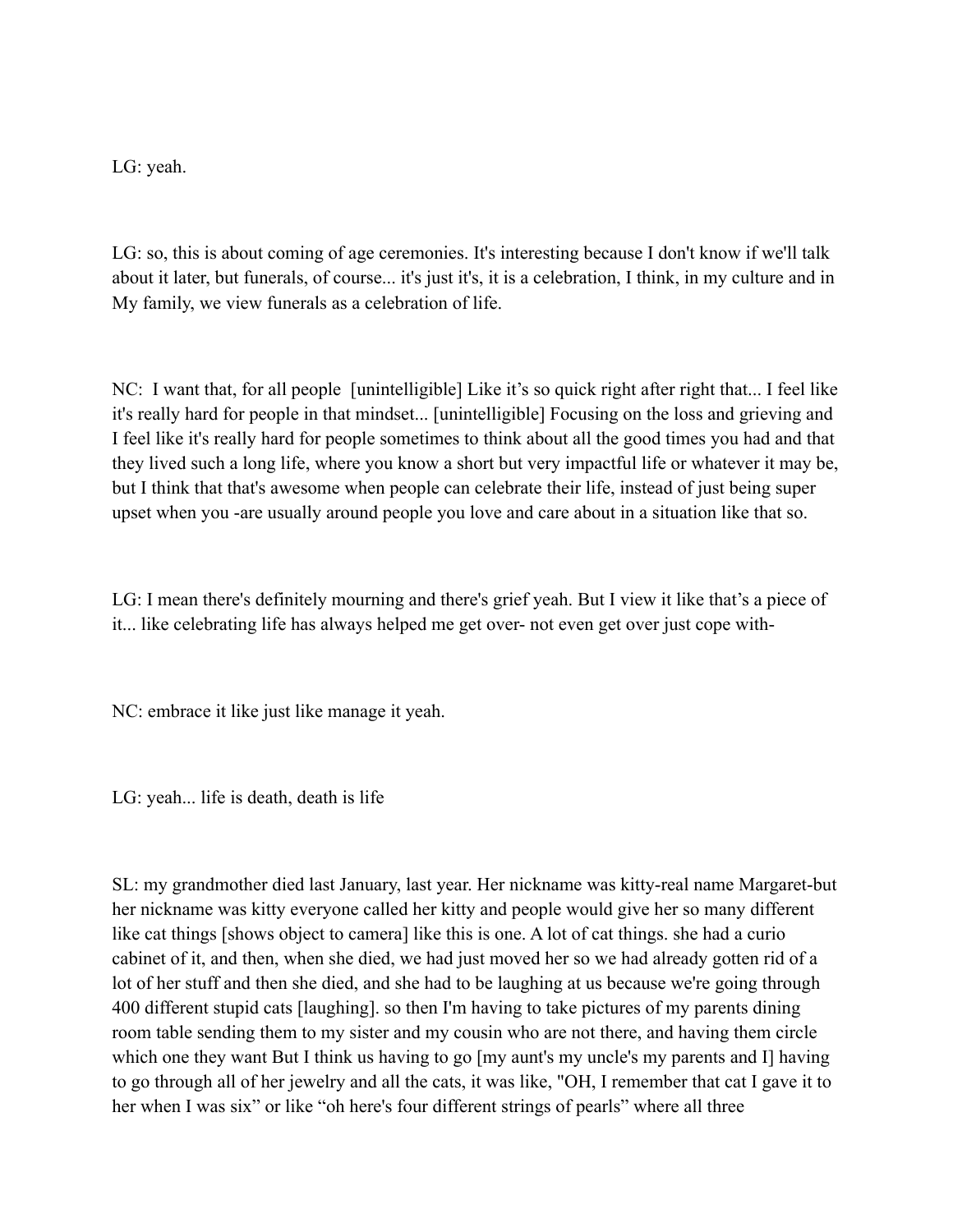granddaughters and the great granddaughters will get one for when they get married or anniversary whatever so I think the process of grieving looks different but it's still... It helps just doing the random things you don't think will help.

NC: yeah, that's really awesome I've been super lucky in my life so far, I have - knock on wood - [knocks] I haven't lost anybody I'm super close with I lost a friend in high school and a couple friends, not a best friend- my family is really small it's really just me my brother my stepdad and my mom. I see my dad very, very rarely and his sister- my aunt, very rarely and that's it so we're very close. My step grandma too so we're just super close super small family and I can't even think of anything like that, but I when people can have a good perspective about the life that they lived... yeah [unintelligible] -terribly upset and I'm scared for the day. I lost a dog once and it ruined me for two years I don't know how people go [unintelligible]- one of my favorite one of my favorite professors has a funeral tomorrow for a really, really close friend and I feel so terrible, and you all have to, you know [softly] deal with grief it's so difficult... The grieving process... Any tips people come across I think is so awesome because it shows resilience.

LG: Well, I don't have any tips so

NC: yeah, I think that thinking of it [death] as a celebration of life is a great way to do that

SL: I pour myself in school. Just think about school. Whatever higher being there is last week was really like "hm I'll get to help you understand grief right now, let me take two"...yeah I was like 'great cool thanks for the focus for school.'

NC: Oh no I'm sorry to hear. it's got a way... [unintelligible] I don't know I don't ever learn a lesson, the first time, or anything you can take that's beneficial from something bad happening, I never learn it the first-time whatever force is working, wherever, is really good at making it happen anyways.

SL: yeah, at this point just the last year I think it's up to like almost 10 people within the last year from my family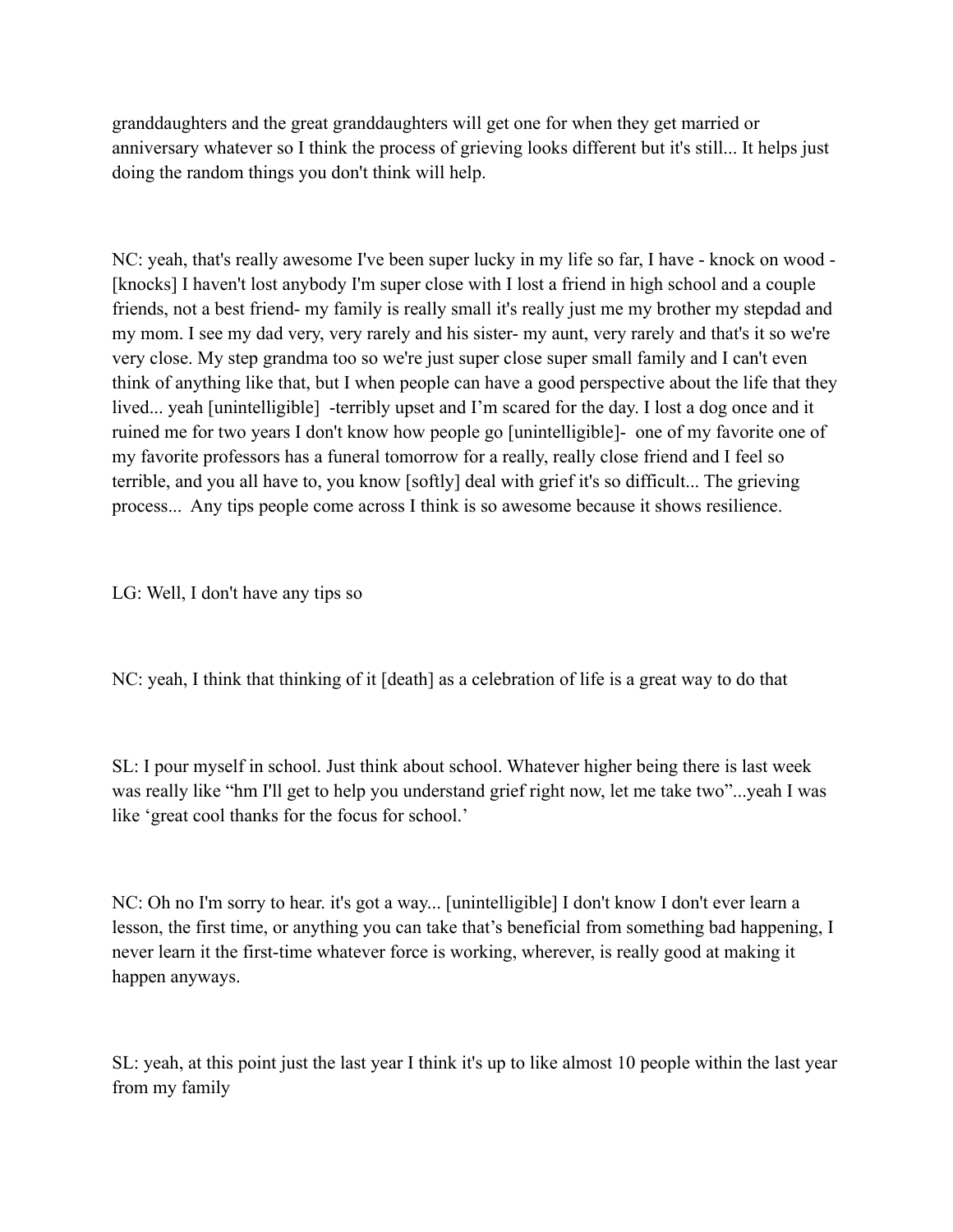NC: That's crazy! Do you have a big family?

SL: yeah.

SL: yeah, my both my parents have three other siblings and then grandparents and great grandparents plus my birth family, just like... all right cool. Just constant state of 'eh okay.'

NC : Liz it sounds like you have a big family too yeah?

## **[45:00]**

LG: Yeah, I do. So, my grandfather had 12 siblings and my grandmother had 15- she was the youngest of 15. It's very common in Germans that came from- so my family came from Volga Russia because we went from Germany to Russia to find land farm on and because we were Volga German we were ostracized out of Germany, and then we came from Russia to Kansas, which then is when my grandparents came along, and so they were farmers and my mom who's got a much smaller family said that pregnancy is the best form of birth control. But it's also free Labor so that's just kind of why there's so many and my family is massive yeah.

NC: geez it sounds like it. That's a lot of siblings.

LG: Well, and i'm sure there's family still in Russia and Germany that I've never- yeah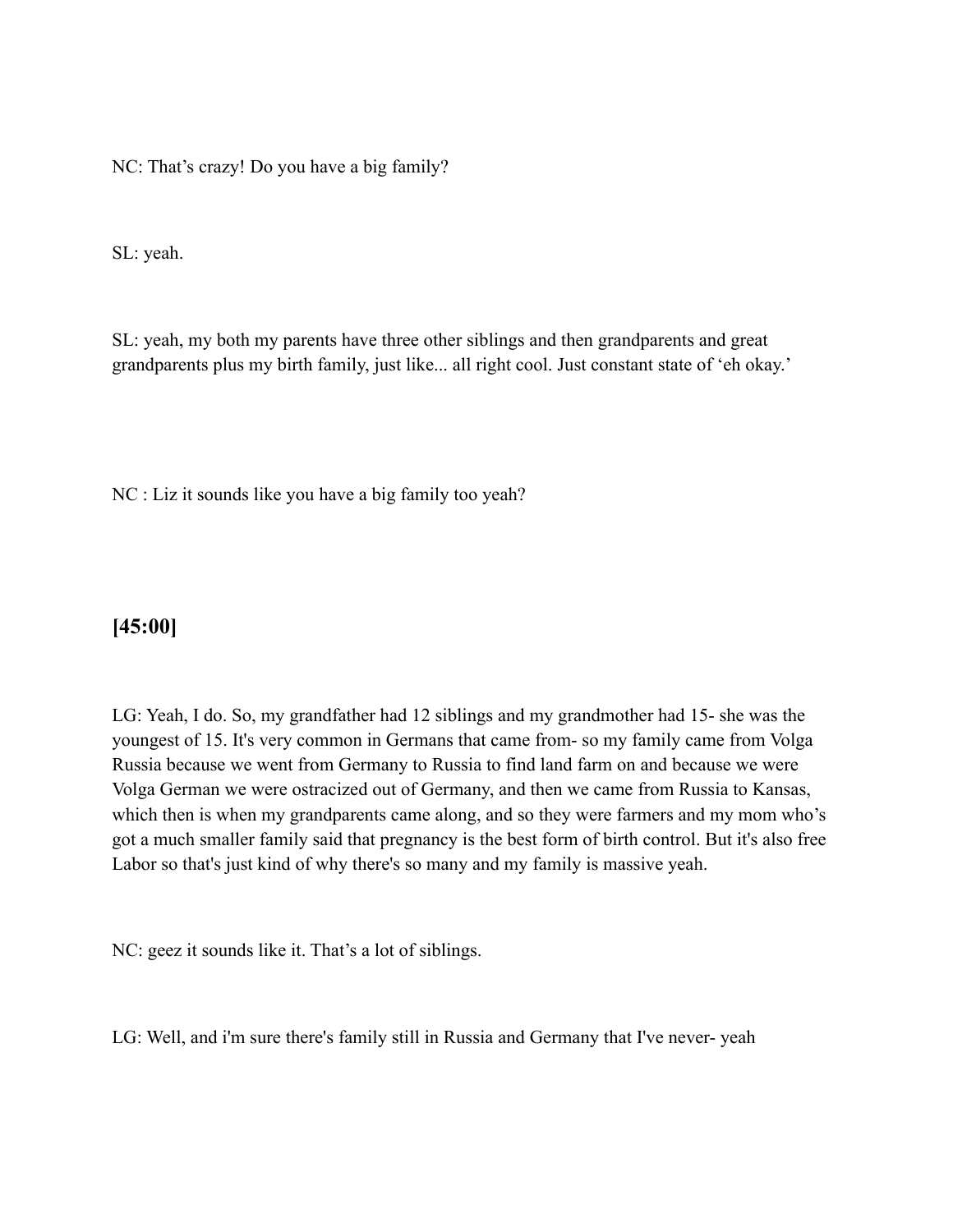NC: Have you ever visited either?

LG: No, my dad makes food, though. My last surviving great aunt- so my grandfathers siblings she's 95 and she used to make all these wonderful dishes and German food is interesting because sometimes it's tasty and sometimes it's just bland as all get-out

NC: yeah.

LG: hit or miss huh.

NC: that's crazy, though I am envious. My very recent ex, his family was huge, and it was so overwhelming, for me, because I'm used to just three or four of us, and it's a lot to take in and if you're not used to it, but also because I'm overwhelmed- this is amazing... So cool so that's awesome.

LG: well. It's seven o'clock.

NC: Yes, yes.

LG: So, anything- [cut off by multiple voices] anybody want to add anything? Okay well all the folders are shared, so I will put the transcripts in the folders and then have Maddie edit them and then we'll share with the rest of you.

LG: alright

NC: Thank you so much.